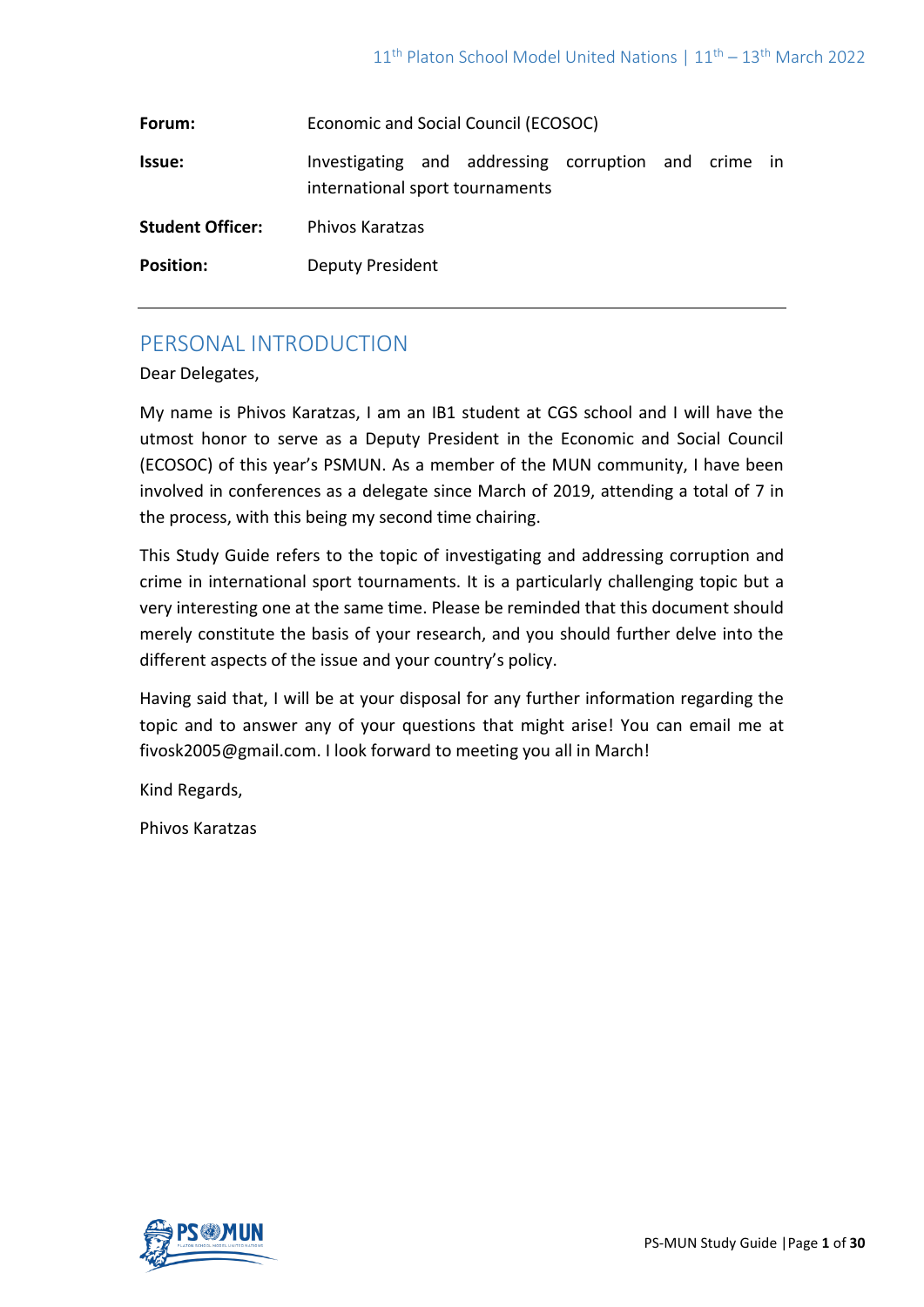# TOPIC INTRODUCTION

Sport has played a major role in humans' everyday lives ever since ancient times, acting as an excuse to halt conflict and unite people under a set of common principles and goals. Even in modern times sport holds a salient role in society as a combination of entertainment, expression and influence, making the topic at hand one of extreme significance. Corruption and crime in international sport tournaments is threatening to destroy the core values of this social institution as many people attempt to manipulate the status quo and generate profit out of sport.

Sport is interconnected with politics and the economy thereby classifying any implications resulting from corruption and crime in sport as crucial in terms of their global impact. On a more superficial level, one may wonder why people would want to effectively ruin sport, an activity that is loved by people all over the world probably due to its core goal of bringing people together and uniting them under their common love and passion for their respective favorite game. Quite paradoxically though, the widespread appeal of sport and their popularity is exactly what attracts sport-related corruption scandals; it is the exploitation of their very own values that lead to their extensive and often illegal commercialization as well as their inclusivity of control by sporting administrative bodies and other organizations, or key stakeholders involved.

Competition is a characteristic of most if not all sport, and in analogous manner with popularity, albeit being a seemingly positive aspect of sport, it is also the driving force behind commercial businesses' and sport governing bodies' manipulation of results and exploitation of legislative gaps so as to make lucrative profits. Understanding the complexity of this issue, one can recognize that there are many variable factors that must be investigated before drawing conclusions regarding solving the issue.

# DEFINITION OF KEY TERMS

## International sport tournaments

International sport tournaments are acclaimed sport tournaments due to the highprofile athletes that compete in them as well as the presence of athletes representing many different countries. They vary in terms of popularity and recognition as well as prestige and can be divided into categories, e.g., the Olympic Games are the most prestigious international sport tournament in the world. In the context of the guide, the term is used to describe any international sport tournament that has an important presence of international athletes and holds an essential place in the world of sport due to its popularity, recognition, and overall prominence as well as its role in promoting the ideals of sport as an institution.

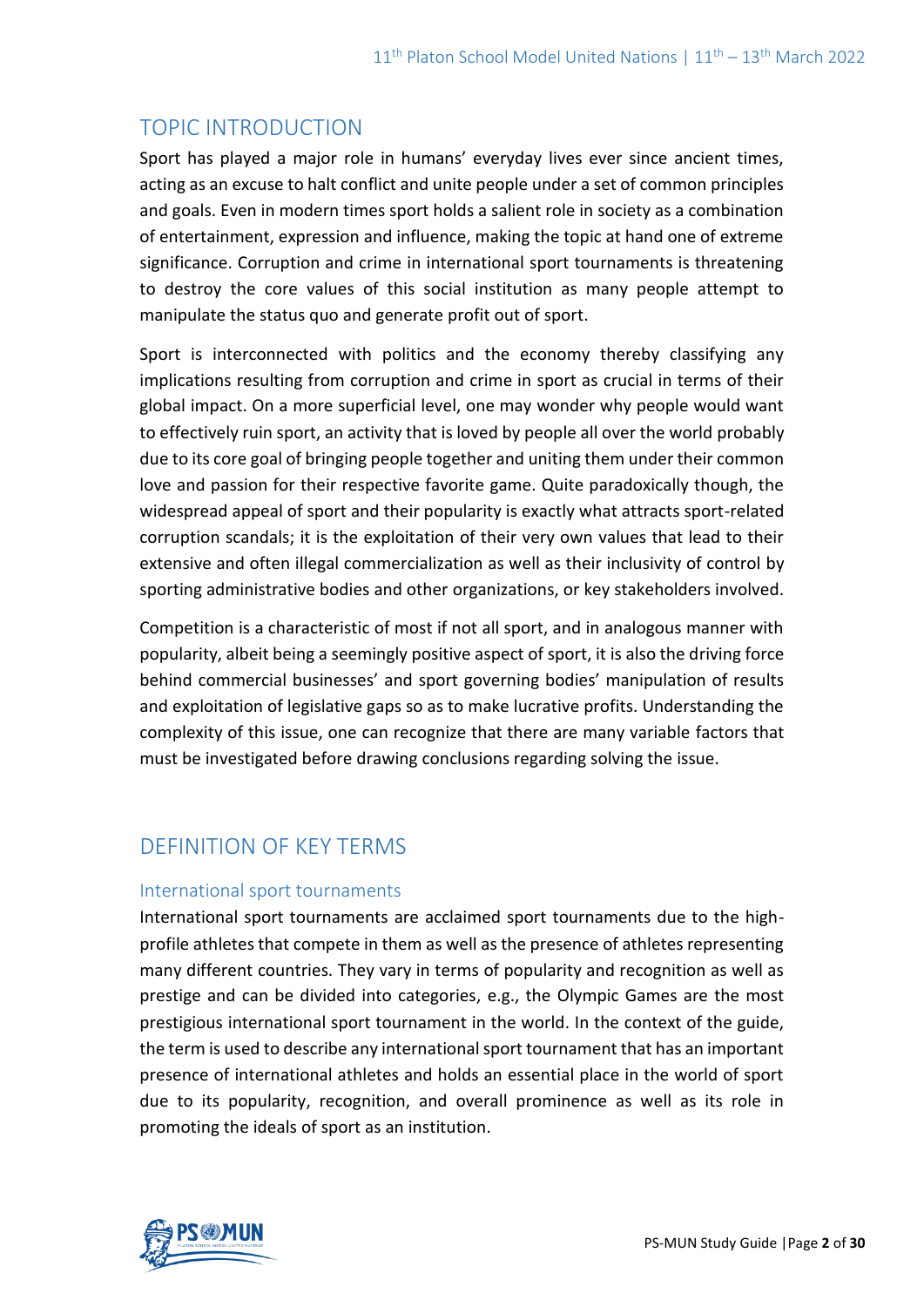## Transnational organized crime (TOC)

Transnational organized crime groups are associations of people working individually or collectively, executing unlawful acts independently on a trans-national and multijurisdictional level. Their main function is to concentrate power and influence, along with the resulting financial rewards. They can vary in their structure and be divided into clans, networks, and units. Their activities are kept in the dark as they function in a way that is very exclusive and secretive, as a means of promoting their operations using violence, corruption, international trade and complicated communication methods.

## National Governing Bodies

"National Governing Bodies (NGB) of Sport are non-profit, non-governmental organizations responsible for promoting and developing a particular sport within a nation. They control key assets such as national team brand, support youth and elite level national teams for both genders, develop Olympians, collaborate with International Federation of the particular sport, national Olympic Committee and IOC to qualify athletes and national teams to participate in international events."<sup>1</sup>

### Match fixing

Match fixing refers to the practice of one or more individuals engaging in influencing a particular match result through pre-determining the outcome of it before it even starts. It can also take other forms such as spot fixing, which is more difficult to detect, as it focuses on "fixing" small events within a match, such as the injury of a player or a referee call.

#### Umpire

An individual who is present at a sport competition to ensure that the rules and regulations of the sport are abided by and to intervene and decide whether some actions are allowed or not.

#### **Corruption**

Dishonest or illegal behavior exercised by people in authority that aim to take advantage of the power given to them through manipulation. It usually involves some type of personal gain and can seriously affect the well-being of society if not controlled.



<sup>&</sup>lt;sup>1</sup>"National Governing Bodies of Sport - Employment Guide for the Sports Industry." University of New Haven, https://www.newhaven.edu/business/sports-industry-employment-guide/national-governingbodies.php.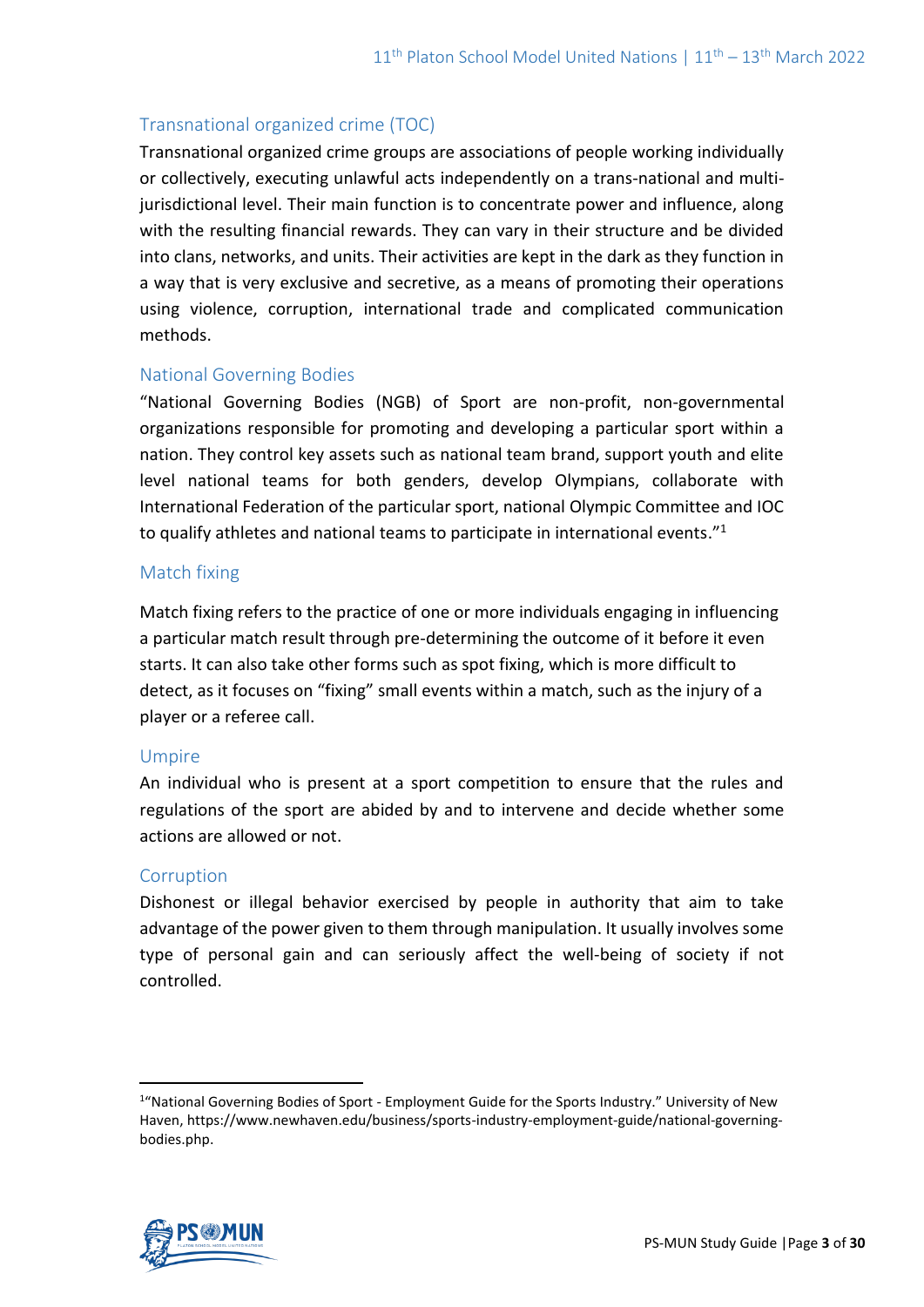## Performance Enhancing Drug (PED)

PEDs are different types of drugs taken by athletes to increase their athletic performance e.g., growth hormones. During the last years, laws and regulations within sport associations have introduced stricter laws regarding the use of PEDs. Nowadays, PEDs have been banned from the vast majority of international sport tournaments due to the health problems their consumption causes, as well as the unequal advantage they give to certain athletes.

### Doping

The act of using illegal substances such as performance enhancing drugs or any other type of drug, to enhance sport performance of a human or animal.

### Olympic Games

"The Olympic Games are an athletic festival that originated in [ancient Greece](https://www.britannica.com/place/ancient-Greece) and were revived in the late 19th century. They are the world's foremost sport competition and include athletes from all over the world."<sup>2</sup>

### Paralympic Games

"Paralympic Games, major international sport competition for athletes with disabilities. Comparable to the [Olympic Games,](https://www.britannica.com/sports/Olympic-Games) the Paralympics are split into Winter Games and Summer Games, which alternately occur every two years."<sup>3</sup>

# BACKGROUND INFORMATION

## A brief history of corruption and crime in sport

The phenomenon of corruption in sport is nothing new. The first case of corruption in sport dates to ancient times, with the incident of Euphoros of Thessalia. Then, a boxer in the Olympics bribed three of his opponents to win the competition and the gold medal.

In the 1970s, the German Democratic Republic (GDR), also known as East Germany, exercised a series of experiments on its best athletes, out of which the most known are the practices imposed on the women's swimming team. The state sponsored doping program, which led to widespread sporting success for East Germany was part of their political agenda, aimed at promoting communism and their superiority compared to their capitalist counterpart of the Federal Republic of Germany (FDR),

<sup>3</sup> "Paralympic Games." Encyclopædia Britannica, Encyclopædia Britannica, Inc., https://www.britannica.com/sports/Paralympic-Games.



<sup>&</sup>lt;sup>2</sup>"Olympic Games." Encyclopædia Britannica, Encyclopædia Britannica, Inc., https://www.britannica.com/sports/Olympic-Games.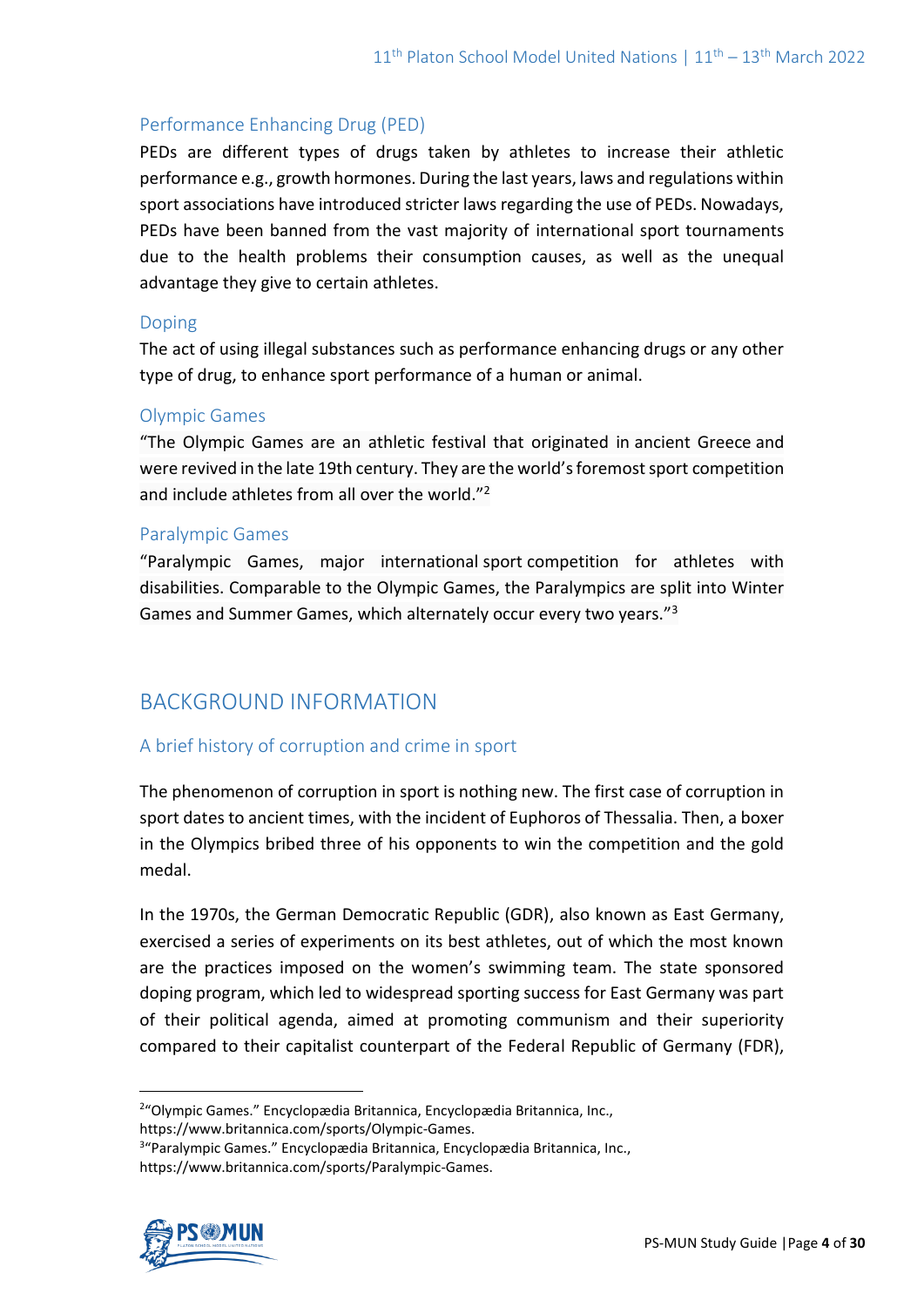commonly referred to as West Germany. Notwithstanding the success of these athletes, there were terrible long-term effects for the well-being of the vast majority of them. Many of these athletes suffer to this day from health implications, caused by the effects of steroid use, which according to official records were well known by scientists and officials of East Germany.

The scandal mainly features the use of Oral-Turinabol, an anabolic steroid given to athletes, with the attributes to make them build muscle faster and recover in shorter periods of time. These comparative advantages given to them through these performance-enhancing drugs (PEDs), were enough to secure them gold medals and a place on the podium in the 1976 and 1980 Olympics. Later, the scandal was discovered, and trials were held, as the victims asked to be compensated and for justice to be served. More specifically, in 2005 an investigation took place regarding 22 national records set by East German athletes during the aforementioned period. Many athletes including Ines Geipel, a track athlete and member of the record-holding East German women's 4x100 meters relay team, admitted to having taken state sponsored drugs to achieve those records. In addition, German authorities announced in 2016 a second fund to compensate doping victims from the 1970s and 1980s, with a payment of €10,500 per athlete, which would be in addition to the first compensation fund, which was established and paid out in 2002.

## Causes of corruption and crime

#### Competition and the nature of sport

Sport at the highest level is without any doubt, an extremely profitable industry. It therefore comes as no surprise that a plethora of individuals ranging from individual culprits such as umpires to entire criminal organizations would want to get involved in the sport industry.

It is undeniable that sport being a particularly one-sided competition, in which the winning team obtains "acclaim" and "glory" while the losing team is, arguably, "humiliated" and "forgotten", has had a significant influence in turning sport into an almost oppressive institution. This phenomenon can be especially illustrated through crowd behavior, sport rules liberalization as well as in the "sport hierarchy", where men that manage sport associations are not always purely driven by their interest to build well-being in sport but rather motivated by less sincere aspirations. To add to that, the passion and willingness of teams to do everything it takes to win that accompanies every sport, empowers individuals to look for ways to exploit the violent and insensitive atmosphere created in games, through the commercialization of the industry which has transformed sport in modern times, such that professional sport is a highly profitable and commercially viable industry.

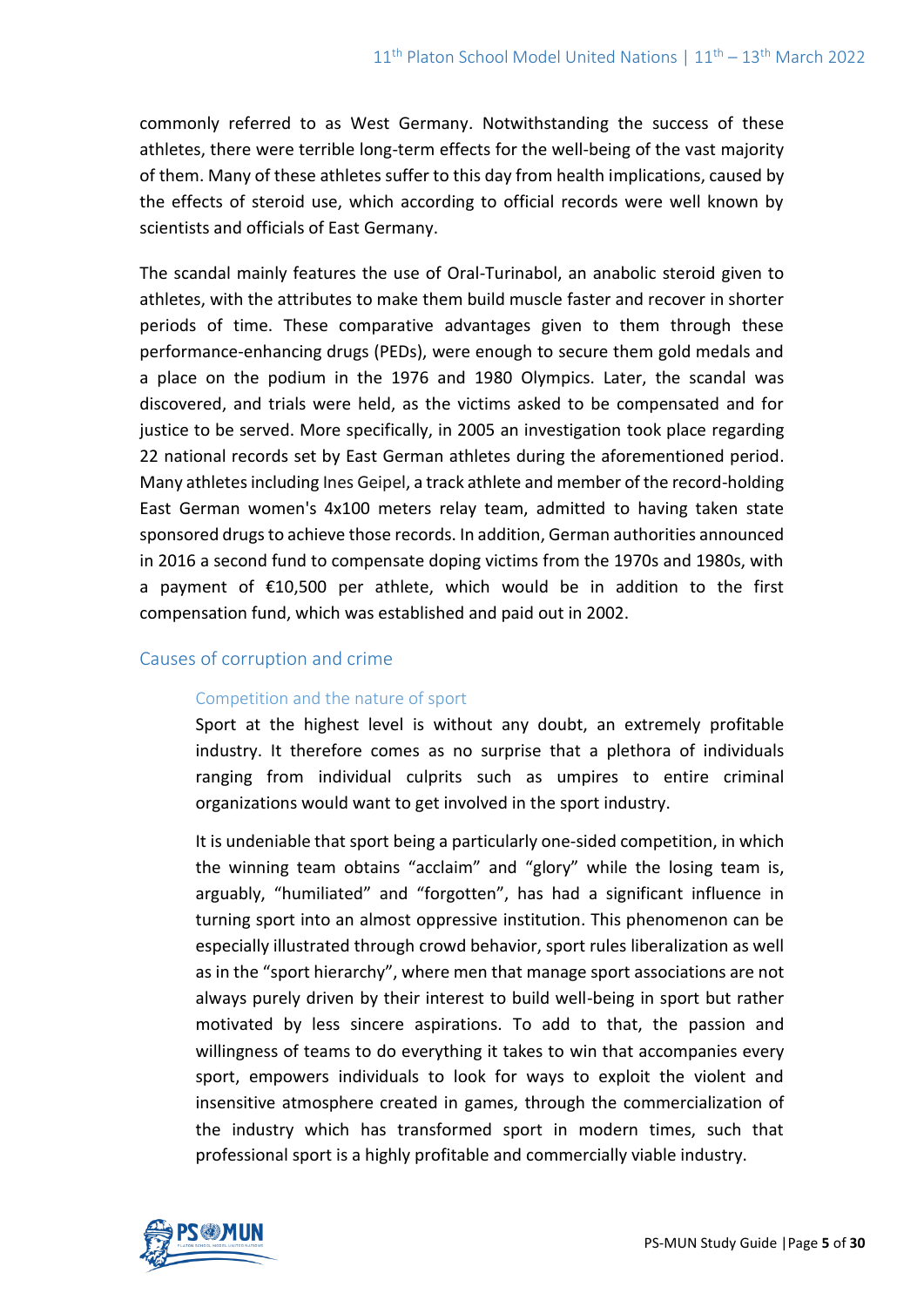### Technological evolution and betting

International criminal organizations and groups have taken advantage of the evolution of sport to find even more ways to gain profit. Technology has led to match betting being much more profitable due to the number of betting companies pursuing a market share and the rising popularity of betting in general. This phenomenon is unsurprising, as the industry has successfully found innovative ways to attract a rapidly increasing number of fans, which in this case constitute customers. During the pandemic, online betting companies generated huge profits, while aggressive advertisement and promotion of betting increased exponentially in social media. Evidently, online betting is far more convenient and easier to access in comparison with more traditional types of gambling like casinos.

Furthermore, sport betting black markets have continued to spread all over the world while, through providing services which are more convenient and present less restrictions e.g., the inclusion of cryptocurrencies as exchange payments. This can be facilitated through a fully functional bet placement system managed by illegal betting website agents, who avoid being detected using mirror websites and Virtual Private Networks (VPNs). Overall, it is evident that illegal betting has been made easier through the evolution of technology as well as from the ability of online betting markets to provide superior services compared to regulated markets, through better pricing, a wider range of online products and markets and the advantage of not being forced to pay the bookmaker immediately after placing the bet i.e., better credit availability.

#### Politics in sport

Sport has the capacity to bring together and to unite people through their common passion for the game, while confronting and fighting against any racial and other injustices. Especially in times of national sporting success, political parties tend to entice their potential voters through the promotion of their nationalistic views, taking advantage of the emerging feelings of national pride and unity.

Sport could be used as a political tool or as a means of influence. There are many examples of sport being largely political the most prominent of which has perhaps been the Russian doping scandal of 2014, a plan to promote the country's superiority through its newfound sporting success. This was heavily criticized after a series of events leading up to the release of the documentary "ICARUS", a depiction of Russia's state-sponsored doping program that took place in the past decade. The incident came to the forefront after strong allegations against Russian athletes were made regarding the use of steroids. As a response Russia's sport minister, Vitaly Mutko, issued a statement to the news media after The New York Times requested that Russian authorities reply

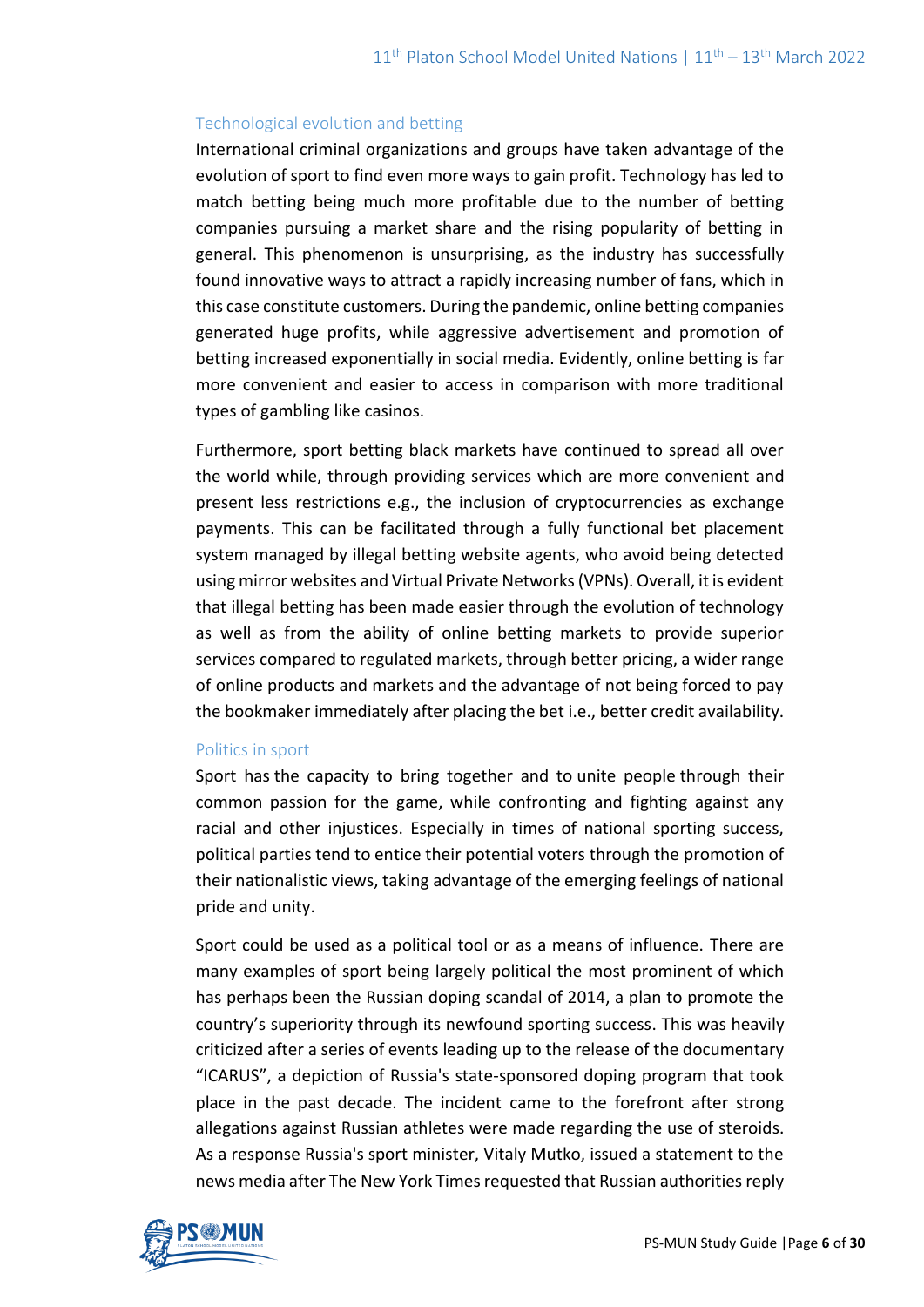to the allegations. Mutko described the disclosures as a continuation of the slander against Russian athletes.

#### **Corruption**

#### Performance Enhancing Drugs (PEDs)

The use of performance-enhancing chemicals and other prohibited substances has been a source of controversy in sport for a long time. There are examples of athletes and coaches attempting to obtain the slightest or even the largest edge possible over their competitors going back to the early 1900s. In the 1900s, doping was mostly restricted to animal-related sport, notably horse racing, but there are documented cases of athletes using performanceenhancing chemicals during the 1904 Olympics in Paris. Notably, American runner and winner of the classic marathon, Tom Hicks was found to have run the race, while using a mixture of egg whites, strychnine sulfate, commonly used as rat poison, a human stimulant in small doses, as well as brandy. Hicks was carried over the finish line, collapsing afterwards. Despite uncovering the event, the gold medal was never stripped from him, and he officially remains to this day the on-record winner of the race.

The main driving force for their use is the financial rewards in many international competitions as well as the pressure the athletes receive to perform better on the big stage. PEDs can be taken by athletes at any level of sport. They are usually observed on occasions where there are high expectations from an athlete. Their use is illegal and considered a crime according to the World Anti-Doping Agency (WADA) and the International Olympic Committee (IOC).

#### Illegal betting

Regarding betting-related crimes, the betting industry is divided into two categories: those who are regulated by local and international authorities, and those who operate on the black market, which consists of operators who provide unauthorized betting alternatives via their websites. This illicit betting industry is estimated to be double the size of the legal one, and it is continuing to develop because of its ability to provide clients with better pricing, more readily available financing, and a greater choice of goods than the legal market, as mentioned in the previous section. Even though cases of illegal betting and match fixing are quite obvious, it is often very difficult for authorities to prove their existence and bring legal action against the individuals responsible.

There have been several incidents throughout the globe in which sport officials have been accused of accepting bribes or rigging a game. Following the 2016 Rio Olympics, widespread evidence pointed towards the fact that many of the boxing matches held during the Olympics as well as in the qualifiers were, in

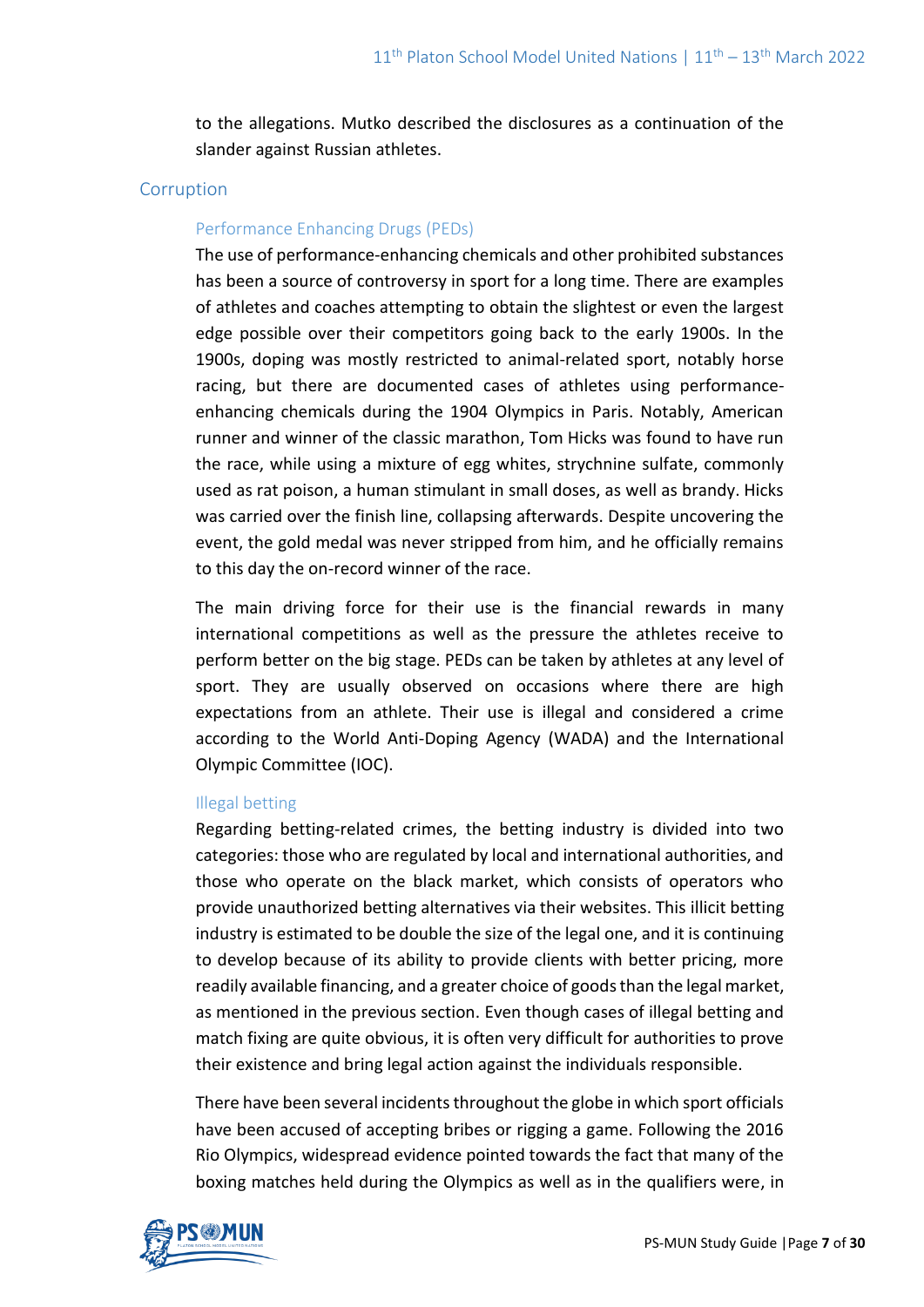fact, rigged. One of the fights that was investigated was the bantamweight quarter final between Russian athlete Vladimir Nikitin and Irish athlete Michael Conlan. The latter openly claimed that the International Boxing Association (AIBA) was corrupted "from the core right to the top." 4

In addition to match-fixing involving betting and spot fixing, there have been instances of athletes or officials placing bets based on "inside knowledge" to generate massive benefits from betting operators and their customers. Overall, to minimize the chance of being discovered, match-fixers tend to target lower-level contests with less media attention and fewer spectators, such as amateur tournaments. These leagues feature players who earn smaller pay and are thus more approachable, making them potentially more vulnerable to bribery. That is why serious corruption cases are often observed in sport of relatively little popularity like low level tennis or cricket tournaments.

#### Match fixing

It is an extremely effective way for TOC groups to generate large sums of profit and a very profitable activity for the people that exercise the fixing of matches, while ensuring that the risk factor is minimized. It can be divided into two main categories, betting-related match fixing and match fixing as well as spot fixing. Match fixing includes criminals often having agents working for them who contact players, coaches, referees, and club executives to facilitate the fixing of a game. These individuals (also known as runners) could also be former players or agents for former players. In other words, match fixing is a form of crime found in sport, where offenders will try to influence and predetermine the result or aspects of a game/games. This usually occurs through blackmailing or bribing players, umpires, or other direct actors such as players, or indirect actors such as the team management.

#### Spot fixing

Regarding spot fixing, which is very similar to match fixing, there is incentive for the criminal organizations to manipulate the result and playing of the game, through making specific bets regarding player performance and events happening in the game. In general, spot fixing involves unlawful sport-related activity in which one or more aspects of a game, unrelated to the ultimate

<sup>4</sup> McLaughlin, Kelly. "A 2016 Olympian Irish Boxer Famously Accused Judges of Fixing His Match. Now an Independent Investigation Says Nearly a Dozen Fights May Have Been Rigged." Insider, Insider, 1 Oct. 2021, https://www.insider.com/investigation-2016-olympics-boxing-matchesrigged-2021-10.

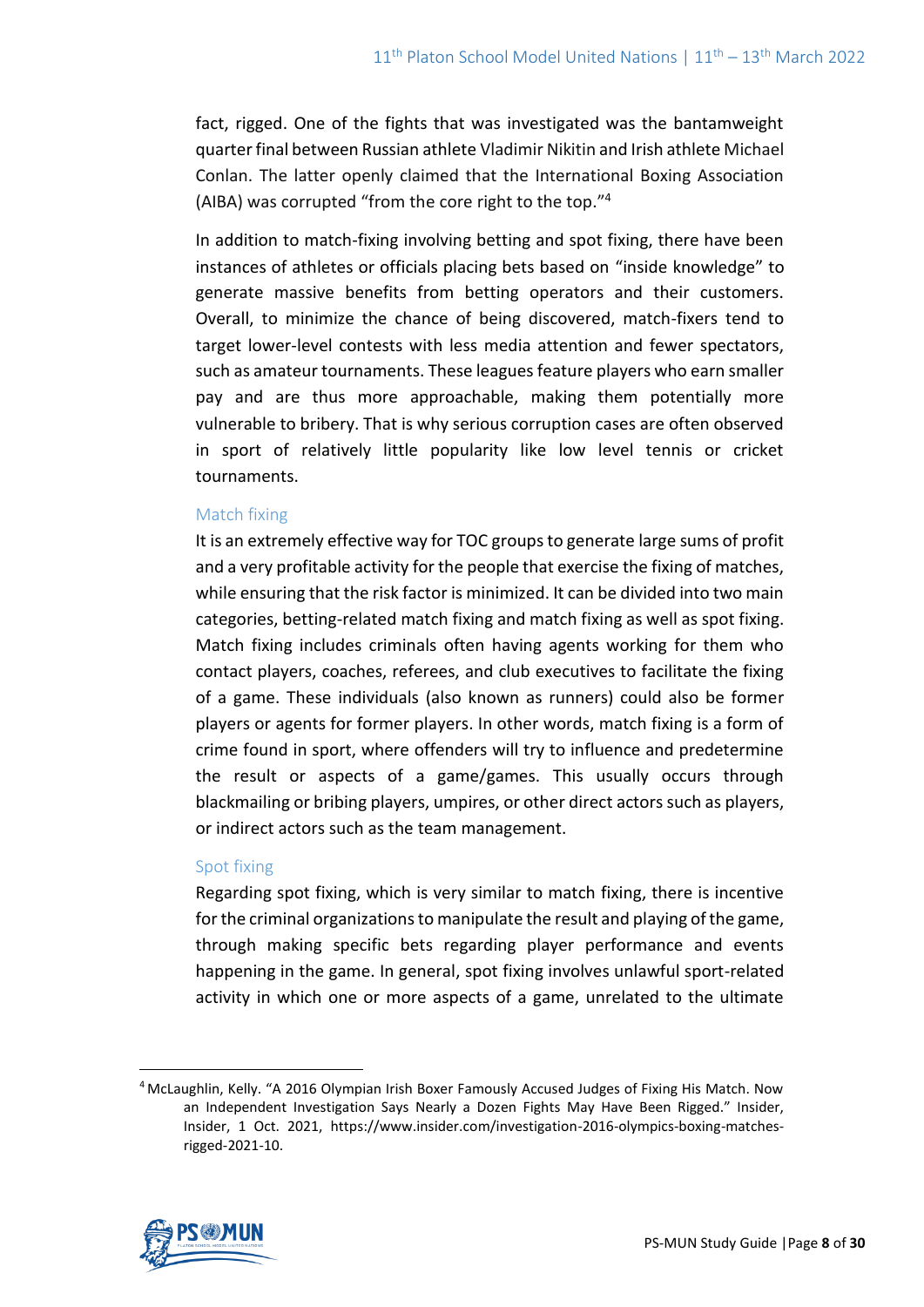outcome but upon which a betting market exists, are fixed to guarantee a certain outcome in a proposition bet.

Match fixing is especially difficult to track, monitor and respond to. Bets may not only be placed on the outcome, but also on different aspects of the game, such as points, fouls, decisions made by the referees and others. In such cases, the authorities face multiple challenges since there are usually no obvious signs of illegal bets being placed. Such patterns can only be detected by computer algorithms, meaning that such illegal acts are increasingly sophisticated and cannot be identified without the right expertise and resources.

Several cases of spot fixing have become known within the world of sport in the last years. The cricket scandal involving three players of the Pakistani national team, was an example of such crime, as the players were paid to make certain decisions on the playing field. During a test match between England and Pakistan that was held in London in 2010, Salman Butt, Mohammad Asif, and Mohammad Amir were involved in the intentional orchestration of a total of 3 no-balls (illegal delivery to the batter). According to investigations, prior to the incident, team captain Salman Butt had received bribes from a journalist who claimed to be a bookmaker. After the scandal made the headlines, all three of them faced charges and Mohammad Asif even faced jail time.

#### Crime

#### Transnational organized crime (TOC) groups

Transnational organized crime (TOC) groups have long been involved in international sport tournaments. In recent years though, their sphere of influence and scale has become much larger due to the transformation of sport. Many of the reported incidents involving organized criminal organizations, have a significant transnational aspect to them, as shown by the activity of these groups in several countries; they make use of networks that cover many countries and operate in a variety of aspects of the illicit economy.

It should also be emphasized that organized crime organizations also utilize their vast unlawful revenues to enter the licit economy as part of their overall strategy. As a result, it is crucial to emphasize that the line between these categorizations may sometimes be blurred, with certain criminal acts, such as competitive manipulation, incorporating both kinds of methods.

#### Human rights violations

In the case of international sport tournaments, the construction industry greatly benefits along with the economy of the country. The construction of sport-related infrastructure benefits the overall development and well-being

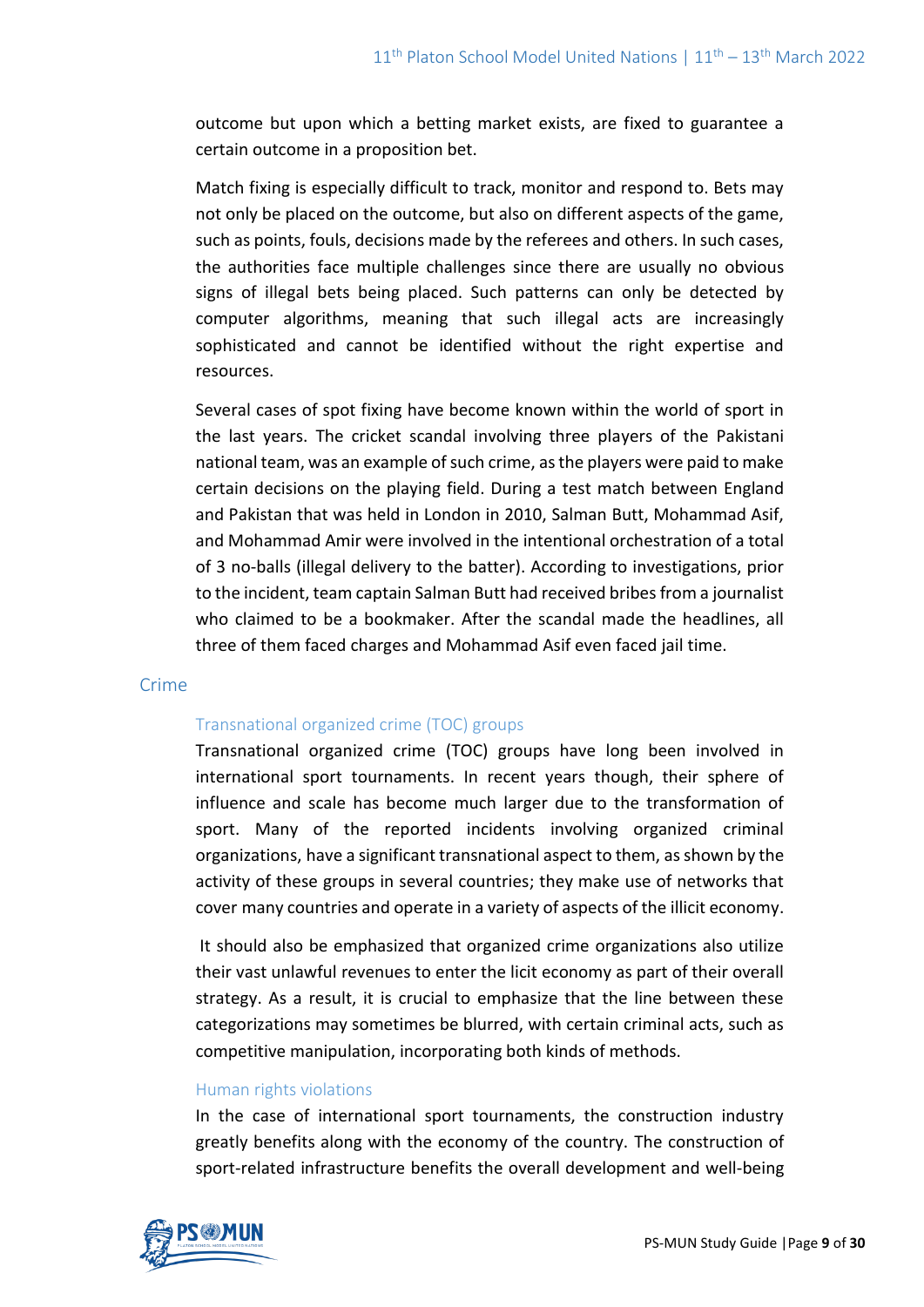of the country, while providing its people with job opportunities. Unfortunately though, besides sport associations, construction companies as well as other investors involved, many people working in construction sites for major international sport tournaments are exploited, under-paid and manipulated.

In preparation for events like the Olympic Games or the Federation Internationale de Football Association (FIFA) World Cup, the necessary premises need to be built and modifications must be made in the infrastructure cities. On the one hand, such projects are extremely high stakes but on the other hand, can be proven to be substantially profitable in the process. Moreover, it must be noted that the most important factor contributing to the success of a construction project is in fact the workforce. This is where human rights violations come into play; the intention of the group of organizers behind every big international competition is to promote its image to the rest of the world, ensure that the tournament is deemed successful and of course to maximize profits. Therefore, some aspects are purposefully neglected such as the well-being and the lives of the workers. In this context, allegations have been made in recent times regarding the exploitation of the workers occupied with the construction of the facilities for the 2022 FIFA World Cup to be held in Qatar.

More specifically, working on the reconstruction of the Khalifa Stadium and landscaping the neighboring gardens and athletic facilities, known as the "Aspire Zone," migrant workers from Bangladesh, India, and Nepal are being exploited; forced labor is being used against a vast majority. The workers are unable to change occupations, they are unable to leave the country, and they sometimes must wait months before receiving payment. Meanwhile, FIFA, its sponsors, and the construction businesses involved are all expected to reap substantial financial rewards from the tournament's events.

Migrants from Less Economically Developed Countries (LEDCs) are left with no other choice because of poverty and unemployment in their home country, but to pay nontransparent recruitment agents from their country, high fees ranging from US\$500 to US\$4,300 to be given a job in Qatar. They are required to live under terrible conditions inside a camp, while their ID card and passport is confiscated from the moment they enter the country. In addition, to stay in Qatar a residence permit is required by law, but employers might refuse to renew the permits of workers or not even give them the permit in the first place despite their legal obligations. At the same time, they are often paid less money than the salary that they were promised by the recruitment agent, or they get their salary several months later than scheduled. Furthermore, to

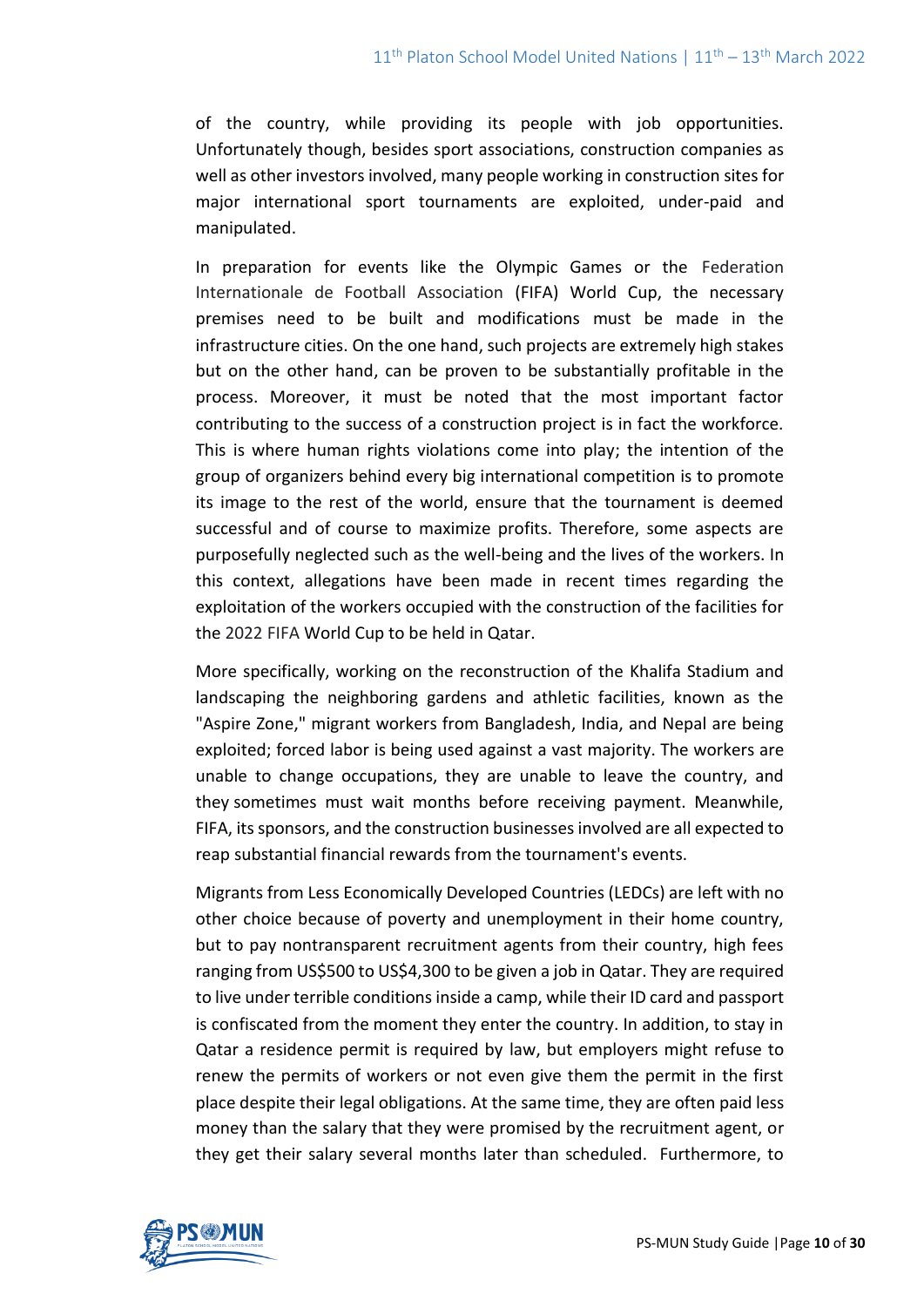leave the country they must get an exit permit approved by their employer, which means that employers are keener to deny their request.

### Paralympics and related crimes

#### The Paralympics as an international sport tournament

Paralympics are an international sport organization, parallel to the Olympic Games but for people with disabilities. Since the late twentieth century, the Paralympic Games have been hosted in the same city as the Olympic Games. The Paralympics take place immediately after the conclusion of the Olympic Games in that city.

They are governed by the International Paralympic Committee, which was established in 1989 and has its headquarters in Germany. Six major disability groups are represented at the Paralympics: amputees, cerebral palsy sufferers, visually impaired athletes, spinal cord injured athletes, intellectually disabled athletes, and "les autres" (athletes whose disability does not fit into one of the other categories, including dwarfism). Athletes are further subdivided into classes based on the kind and level of their disability within each of the groups. Individual competitors may be reclassified at a later stage of a competition if their physical condition has changed significantly.

#### A criminal case in the Paralympic Games

The Paralympics have been subjected to crime and corruption cases, which mainly focus on the faking of disabilities of participants to gain a clear competitive advantage against their disabled competitors. An example of such a case is the infamous case of the Spanish paralympic team in the 2000 Paralympics. Following a convincing victory against Russia in the tournament's final, Spain's intellectually impaired basketball team became the talk of Iberia after claiming the gold medal. The team's members began to be questioned about some of their teammates shortly after the Games came to an end.

Several individuals challenged the team's credibility as a paralympic squad after seeing photographs of the team's triumphant performance. They claimed to have known some of the members of the team and had no idea that they were suffering from any type of intellectual disability. A team member who came out as a journalist named Carlos Ribagorda, finally exposed everything by revealing himself to be a member of the press. Ribagorda stated that he had never been asked to take an IQ test or any other sort of test, except from being asked to perform six press-ups and having his blood pressure tested. As a result of the later revelation, it was concluded that only two members of the 12 member squad were mentally handicapped, thus the team was disqualified.

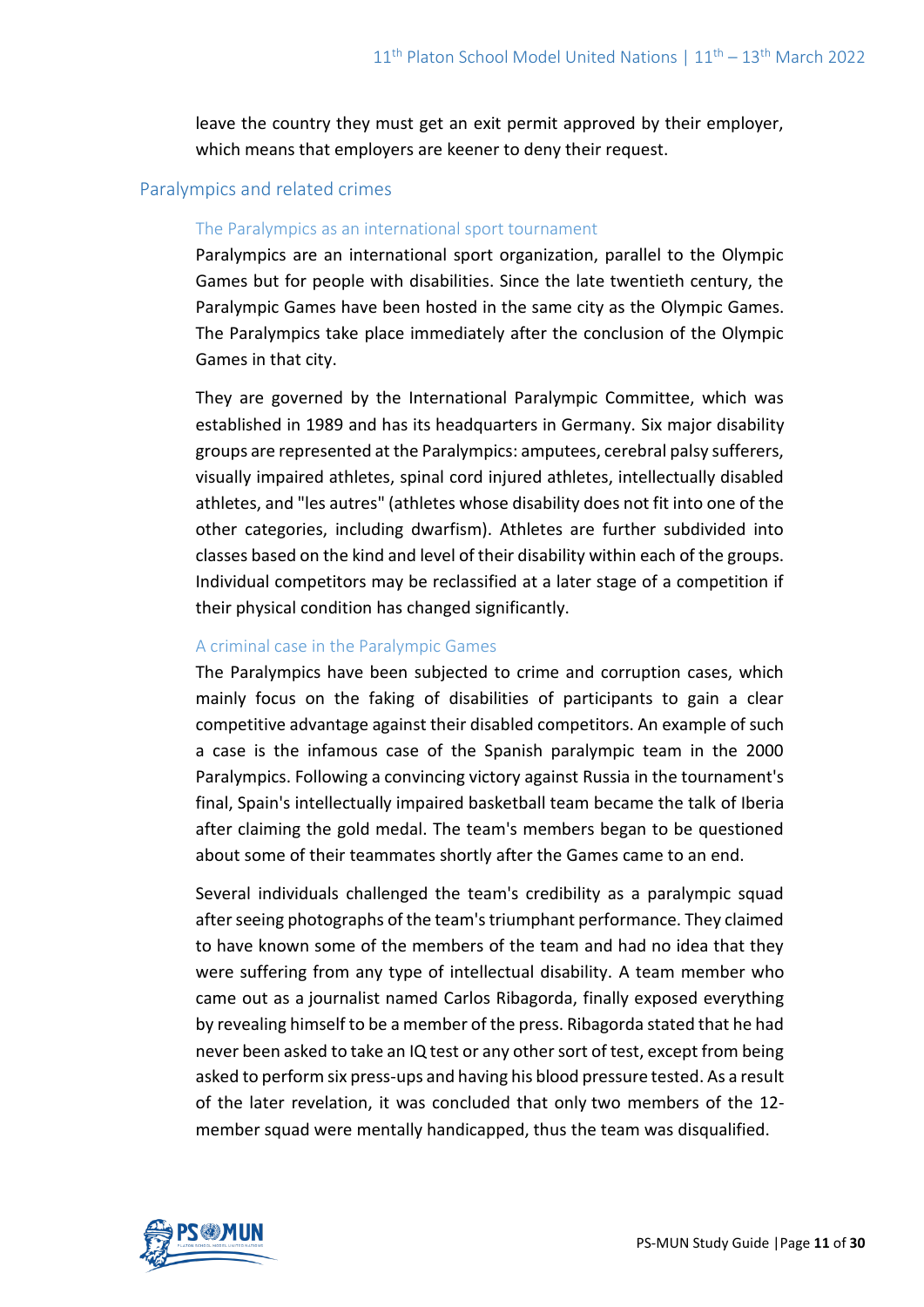## Challenges faced when combating corruption and crime in sport

#### The nature of international sport federations

When it comes to the character of sport, there is a clear correlation between the existence of corruption and crime with the closed, confidential state of international sport federations. It is suggested that the system that international sport tournaments are based on facilitates the development of corruption and growth. The mutual relations between individuals engaged in the management of sport associations and federations is evident of the common goals and aspirations of such organizations in general.

The interaction that takes place between international sport federations and sport associations involves a type of secrecy. If a particular body has been corrupted, it is very difficult to discover, analyze, and define these events seen from the outside. People outside of this close circle are just unable to get the necessary information.

In addition, whistleblowers like the former head of Russia's national antidoping laboratory, Grigory Rodchenkov are very few and rarely confess the corruption and crimes taking place within national governing bodies in sport or international sport federations. In his case, after sharing disclosed information regarding Russia's state sponsored doping program, he admitted that he had received many threats for his life, while it is a fact that shortly after the news came out about the 2014 doping scandal, two former senior members of the Russian Anti-Doping Agency, (RUSADA) were killed under unknown circumstances.<sup>5</sup> Uncovering sport scandals through informants, seems unlikely as a phenomenon, not only because of the risk that such decisions entail to the life of the individual but also due to an lack of commitment to setting ethical standards observed on individuals that work under these regimes.

Regarding the role of the IOC, there is a clear connection between it and the World Anti-Doping Agency (WADA), as well as the Court of Arbitration for Sport (CAS). Both bodies were established by the IOC and were supposed to be independent but in fact there are a lot of conflicting interests between the organizations and people who had double roles as senior members of more than one organization. There are clear indications that this reinforces the present issue, raising suspicions regarding the will power of these organizations to stop incidents of doping.

<sup>&</sup>lt;sup>5</sup> "The 'Real' Threat to Russia's Former Doping Mastermind." BBC News, BBC, 30 July 2020, https://www.bbc.com/news/stories-53596997.

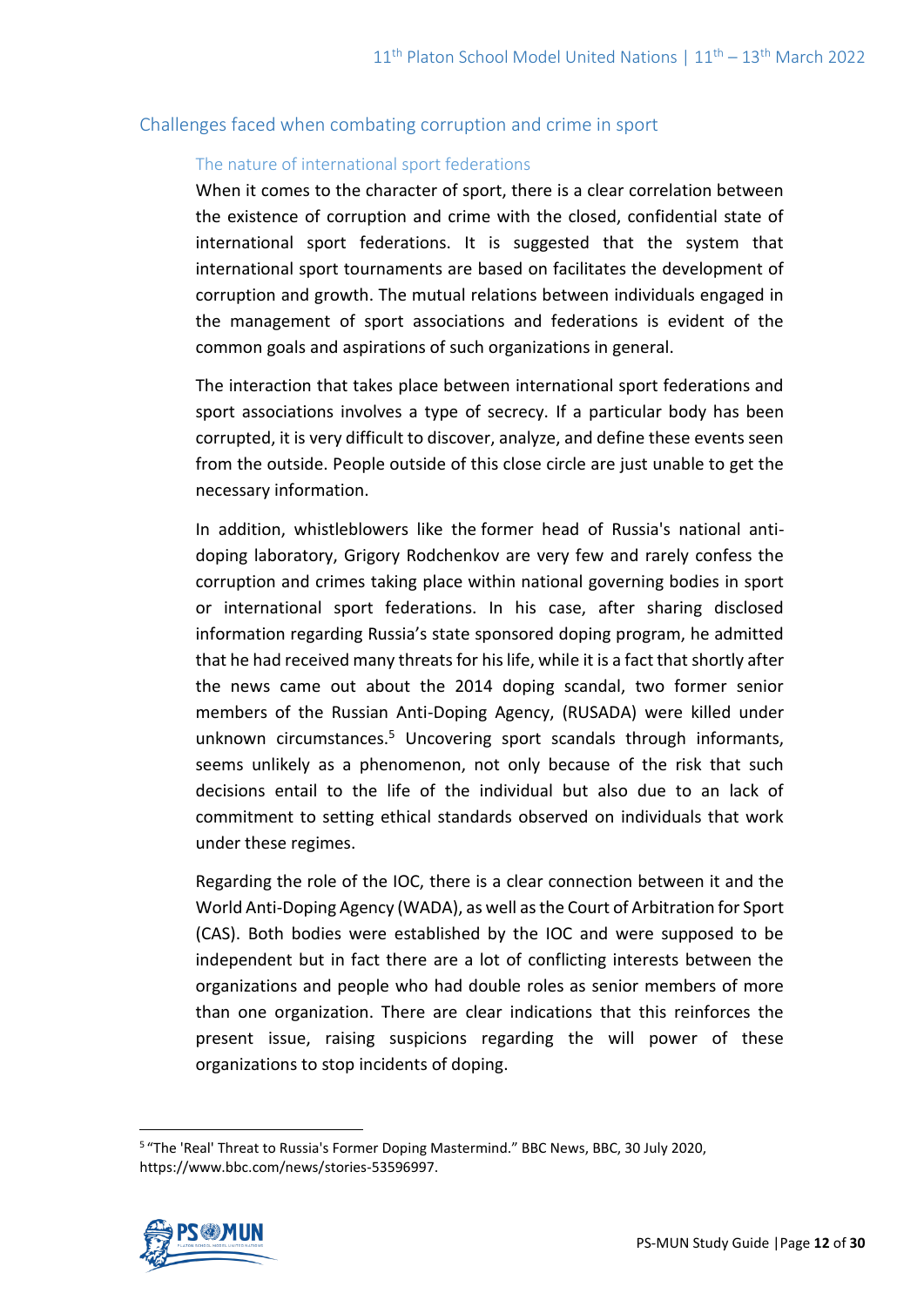Furthermore, it must be noted that despite the fact the IOC is named as a nonprofit organization, it has been known to makes profits of around \$6 billion annually, which makes it a very profitable organization. This proves that despite the continuous incidents of doping and corruption in the Olympic Games, the organizations that actively fund the operations of the IOC, typically sponsors and broadcasters, have taken minimal action to set the standard for integrity and truthfulness in international sport tournaments through solely pursuing their own personal gain and ignoring the external cost to society.

### The inability to act on doping

In general, sport is not corrupted per se, but it is supported by a system which creates incentive for individuals to corrupt sport and draw benefits through their illegal activities. But even when the intention to act against corruption and crime exists, the resources and capacity to do so are missing. In the case of the World Anti-Doping Agency (WADA), there is a significant danger that the organization may be exposed to manipulation by important stakeholders such as the International Olympic Committee and governments, as it is purely funded by them. The fact that the organization itself does not generate any profit, makes it open to external pressure, which might come in the form of indirect pressure from its financial backers. To put it another way, the World Anti-Doping Agency (WADA) is entirely dependent on funding from governments and international sport groups to operate. WADA has been unsuccessful in encouraging governments and international organizations to increase their contributions and therefore not only does it lack the supervision and the capacity to contribute viably to the problem, but it also lacks in the financial resources it can gain access to.

On a general note, WADA has been successful in fighting doping exclusively based on the good will of its financiers but more importantly it has hasn't been able to find long term solutions to promote fair competition through diminishing the use of Performance Enhancing Drugs (PEDs) in sport. It is evident that the organization does not have the ability to enforce the laws it passes and heavily depends on governments to perform drug testing, which leads to a never-ending cycle of inefficiency and waste of time and resources to tackle the issue.

#### A distorted reality

Large sums of money draw the attention of fraudsters, corrupt officials, and members of organized crime as organized criminal organizations are usually drawn to large sums of money. The existing problem related to the corruption driven by Transnational Organized Crime (TOC) groups is one of high complexity due to the amount of money that can potentially be generated by these groups as well as by corrupt individuals in general. And while all that is

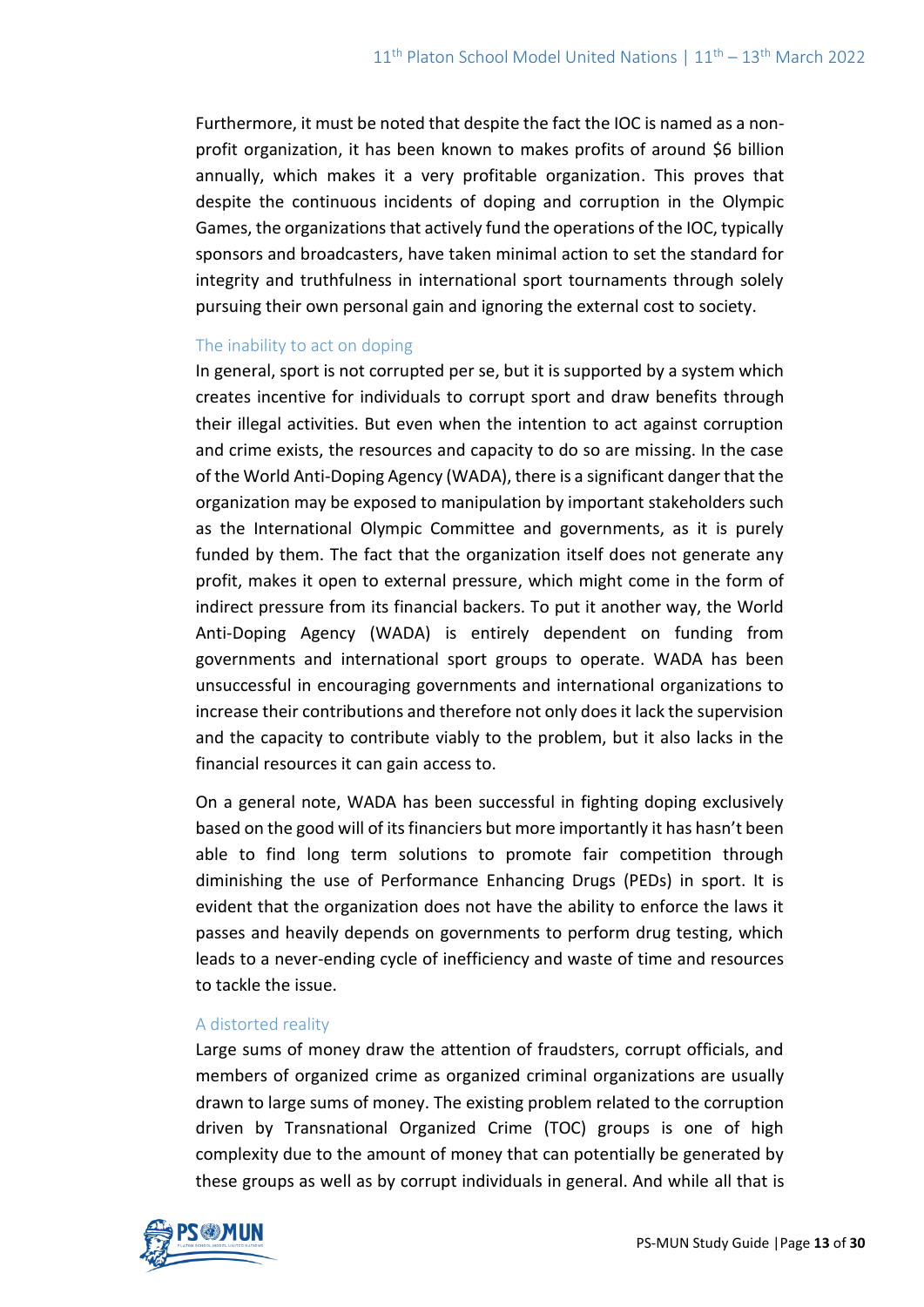happening, national governing bodies (NGB) in sport and international sport federations are allowing corruption to be present in sport but to the degree where the news don't make the headlines, as a means of not damaging the image of international sport tournaments.

Individuals often struggle to believe that their favorite sport, or an international sport tournament, is plagued by corruption and crime. In fact, crime in sport is viewed as neutral and less essential compared to other forms of crime. Sport is often seen as "pure," and is associated with good societal ideals in general. As a result, it is less widely viewed as a problem requiring legislative regulation or as one requiring more stringent financial supervision. Because of their association with noble ideals, it is tempting to imagine that instances of corruption in sport are the result of isolated actions committed by immoral individuals. It is believed to a discrepancy of the system that stems from the individual rather than from the system or its environment.

## Effects of crime and corruption in international sport tournaments

### Effects of doping to athletes

When it comes to doping and the use of Performance Enhancing Drugs (PEDs), there are serious consequences to the career and reputation of an athlete in the event of getting caught cheating. Possible effects of doping use being uncovered, may include exclusion from their sport, forfeiture of prizes won as well as loss of sponsors. An example of this kind would be the social outrage and turmoil that came after the revelation that Lance Armstrong had been using PEDs to increase his performance. Following Armstrong's admission to doping, all his sponsors ended their connections with him. Armstrong claimed to have lost \$75 million in a single day because of his loss of the partnership with Nike. In addition, the Livestrong Foundation requested that he step down from its board of directors.

Fortunately for him, the opinions about him varied, but in recent years, people have showed sympathy to his admission of guilt, and few have even forgiven him for his past, albeit his impactful mistakes. Regarding the risks to the health of an individual, doping presents huge health concerns to individuals who use PEDs to enhance their performance. Substances like erythropoietin (EPO), which was used by Armstrong to win his seven Tour de France titles, boost athletic performance, but terrible compromises are made by athletes who take them in terms of their health in the future. At first, EPO increases red blood cell mass, which allows for greater oxygen delivery to muscles. As a result, it improves athletic performance and can be very beneficial to endurance athletes which compete in long distance or extremely energy demanding sport like Olympic cycling. The side effects of EPO may be substantial. It can cause

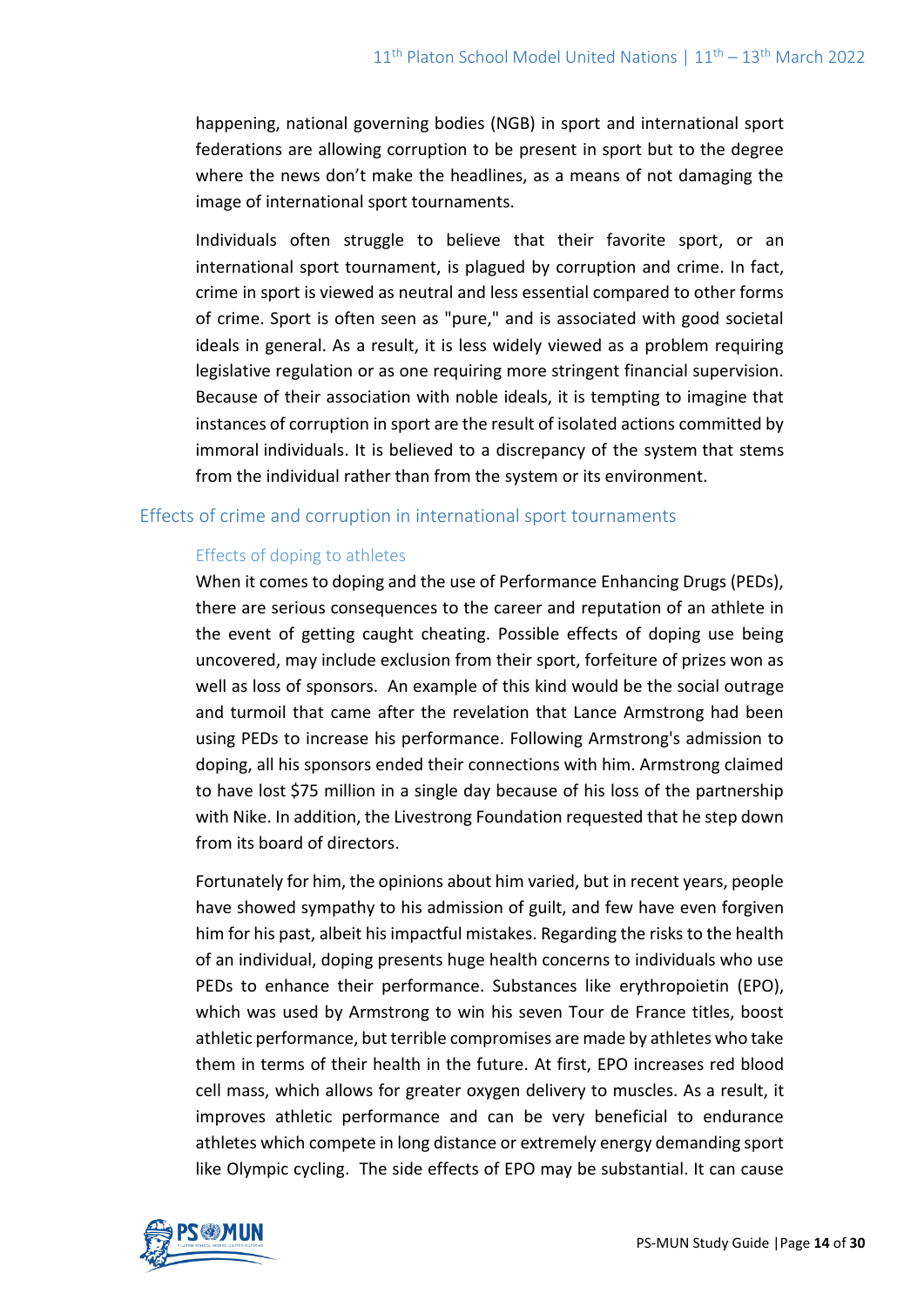thicker blood owing to an increase in red blood cell mass, and it may raise the risk of cardiovascular disease, strokes, and brain or lung embolism, among other things.

#### Damage to society

Sport athletes are often seen as role models, and as a result, they hold some obligation to the society. The use of PEDs or other incidents such as bribery, discredit an athlete's reputation and puts into question the validity of their successes, but it also tarnishes the clean slate that sport are supposed to have. Following the damage of an athlete's reputation, the loss of trust among fans may result in the fan's skepticism of institutions, which may in turn diminish the efficacy and trustworthiness of such organizations. Furthermore, the administration of doping tests imposes significant financial burdens on society on an annual basis. According to official information published from the World Anti-Doping Agency (WADA), a total of 270,000 drug tests amounted to 229 to 500 million dollars in 2013.<sup>6</sup>

Overall, crime and corruption have significant consequences. Individuals are more likely to engage in unethical conduct if they see others acting unethically in their immediate environment. In other words, when the patterns of corruption and crime in sport such as doping and illegal betting start to become a characteristic of international sport tournament, there are indications that these phenomena are well established in society and incorporated in the subconsciousness of individuals, harming the integrity of sport, and distorting its principles.

In instances, like the Qatar 2022 World Cup, there is excruciating data that crime in sport is common despite the many movements that the twenty first century has rebirthed such as the human rights movements, or movements regarding equality or justice and others. When it comes to Qatar's selection, objections were raised to the selection of Qatar as the host of the World Cup due to the human rights violations it has been accused of in the past. When the news surfaced those workers had been exploited and manipulated, the world of sport was hit once again with yet another major scandal. Unfortunately, this incident like many others, including the Russian Doping Scandal in the 2014 Winter Olympics or the socially conflicting hosting of the 2016 Olympics in Rio, have caused great damage to the image of international sport tournaments. And while there is still hope for a restart, in view of the

<sup>6</sup> 18, March. "The Economics of Corruption in Sports: The Special Case of Doping." Edmond J. Safra Center for Ethics, 18 Mar. 2015, ethics.harvard.edu/blog/economics-corruption-sports-specialcase-doping.

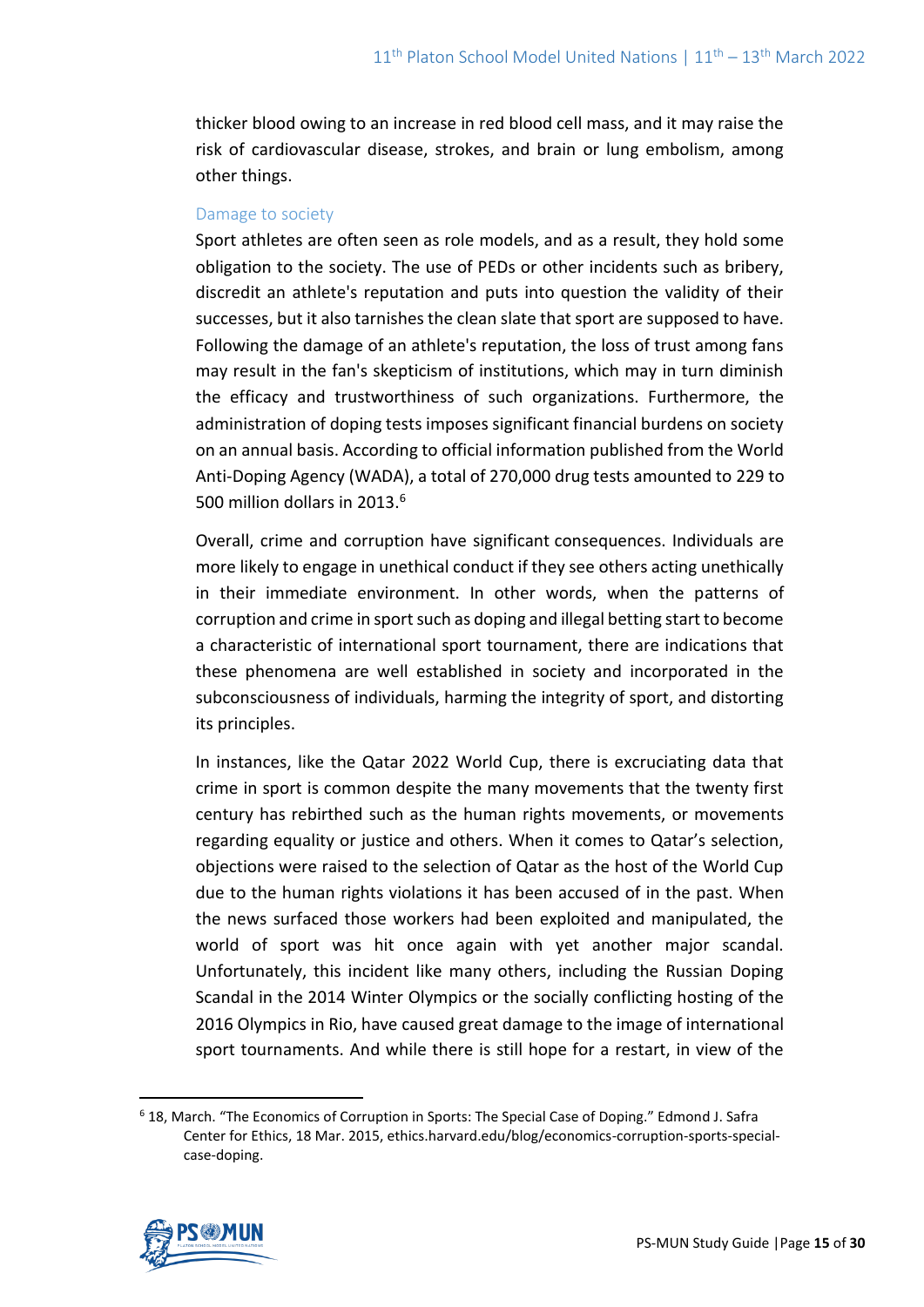Sustainable Development Goal 16 that was created by the United Nations (UN), it is of outmost importance that action is taken regarding rebuilding the lost trust between fans and sport associations.

## MAJOR COUNTRIES AND ORGANIZATIONS INVOLVED

### Japan

Japan holds a special position in this debate due to the historical background of many of its main sport and its current state. Sumo wrestling is one of the most popular and well-known sport in the country, often declared as their "national sport". It has a tradition of over 900 years and thus it remains at the core of the identity and history of the Japanese. Its hidden treasure includes social and cultural rites, which are embedded in the sport. The tradition continues to this day and a national sumo wrestling championship is organized every year, in which the most prestigious and high-profile wrestlers take part.

In recent years, there has been a lot of controversy circulating the specific event, as suspicions have been raised regarding the purity and legitimacy of the sport. In this context, Sumo's rigorous regulations and hierarchical structure have produced a culture in which harassment and bullying may take shape. As a result of this attitude, sumo has been similarly prone to corruption throughout the years. Despite first denying the claims, the Japan Sumo Association (JSA) eventually conceded in 2011 that the sport had been subject to rampant match-fixing, with 13 top wrestlers being involved. This followed a protracted police investigation. It has also been discovered that there are ties to the criminal underworld. For participating in a gambling ring organized by the yakuza, the Japanese mafia, the JSA punished 18 fighters and barred one stablemaster from competing in baseball events in 2010.

#### Pakistan

Pakistan has seen its sport industry steadily decline for years now. Specifically, cricket, one of its most renowned sport, has experienced in the past a combination of international success and growth as well as evident cases of corruption. Its greatest success and highest point were reached in 1992, when the Pakistani team won the World Championship. But after that came the downfall of cricket as a sport in the country. Most notably in 2010, players of the Pakistan national team were found to be involved in a spot-fixing crime.

Overall, the credibility and wellbeing of the sport has been questioned as Pakistan has been hit often in the past with the offences of people aiming to infiltrate into the sport core. Since then, Pakistani cricket officials have fought tirelessly to combat the plague of corruption. However, the underworld on the subcontinent has wrapped its

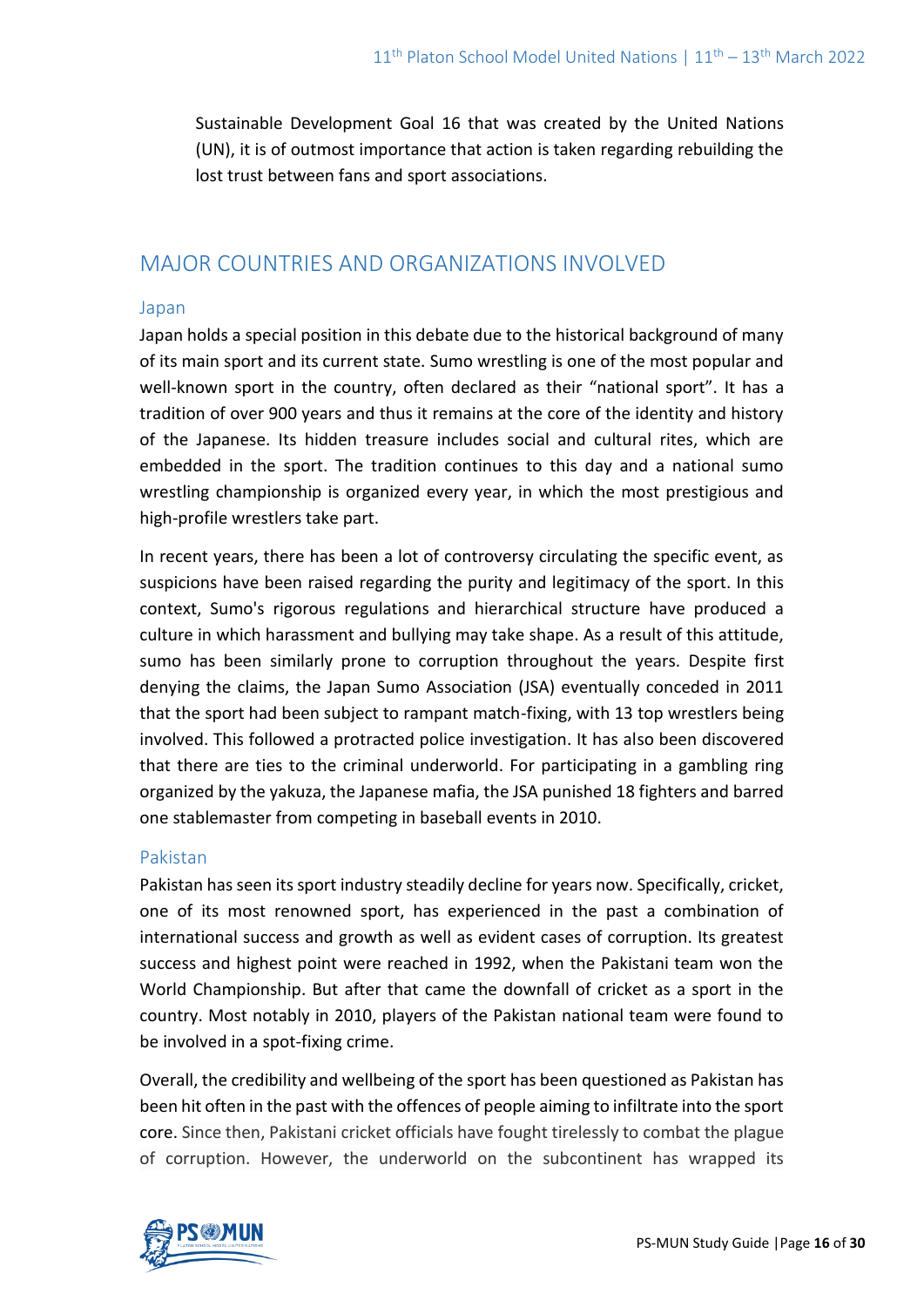tentacles around cricket because of the sport's popularity in the betting market, making it a never-ending battle.

## Russian Federation

Shortly after the completion of the 2014 Winter Olympic Games in Sochi, Russia was accused of carrying out a state-sponsored doping scandal. Evidently, the Russian antidoping laboratory with the support of the state, had planned a well-organized and detailed scheme to enhance its athletes and experience its biggest sporting success in years. As an effect of the scandal, huge controversy was created, and conversations were sparked regarding the transparency of the Olympic Games in terms of fair competition and the willingness of sport governing bodies to protect sport from doping.

German television station ARD was the first to report on accusations of fraud and systemic doping throughout the country. In the reports, allegations were made from former Russian Anti-Doping Agency officer Vitaly Stepanov as well as from his wife, Yulia, an 800m runner who was previously suspended from competing because of doping. Following the event, the World Anti-Doping Agency (WADA) closed the national drug testing laboratory on grounds of noncompliance of Russia's anti-doping agency. In May of 2016, the "New York Times" published an article in the form of a testimony by Grigory Rochenkov, former director of the anti-doping laboratory in Moscow. Several details surfaced regarding the operations of the anti-doping lab and its role in helping athletes get away with doping. As a response, WADA launched an operation to track down and reevaluate old samples, which came out positive and forced the organization to impose bans to many athletes from Russia and other countries.

The 2014 Winter Olympics doping scandal was a hard hit to the integrity and the morality of the Olympic Games, as it made clear that doping and manipulation of results in general was inevitably, a problematic phenomenon in the Olympic Games. In the competitions that followed, the International Olympic Committee (IOC) imposed bans on several athletes who had been previously found having taken Performance Enhancing Drugs (PEDs). Most specifically the Russian track and field team was not allowed to compete in the 2016 Rio Olympic Games. In later competitions, such as the 2018 Winter Olympics in PyeongChang, the Russian athletes competed under the name of "Olympic Athletes from Russia". In the most recent Olympic Games in Tokyo, although Russia has officially been banned from competing, Russian athletes participated as members of the newly established "Russian Olympic Committee" (ROC). The certain decision to simply change the name of organization the Russian athletes represent, has causes the IOC to receive widespread criticism and disapproval, as many have expressed the belief that it won't discourage Russia or its athletes in any way when it comes to condemning corruption in the Olympic Games.

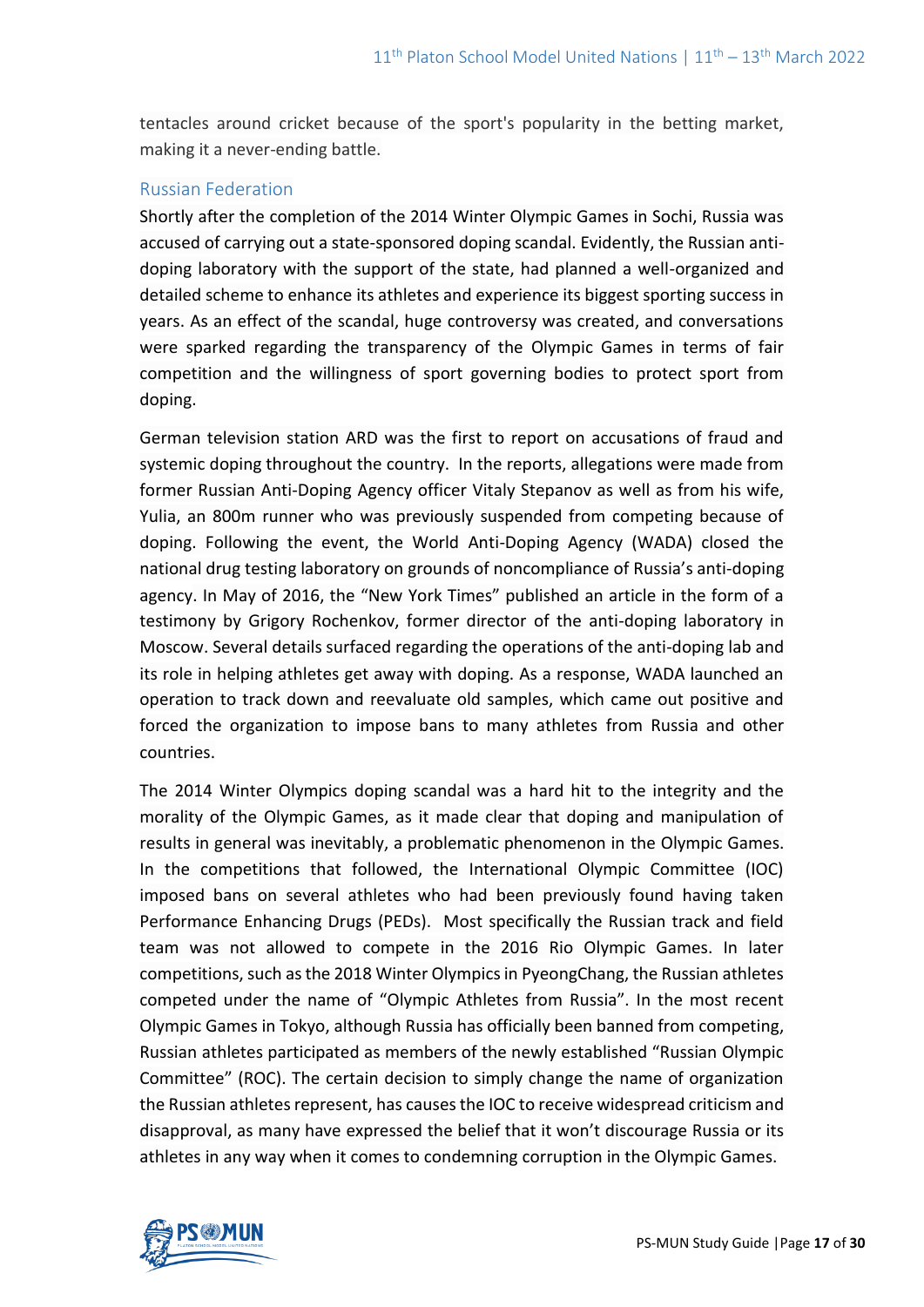## United States of America (USA)

The USA is undoubtedly one of the biggest powerhouses in the history of the Olympic Games and other international sport tournaments. It has been one of the most dominant countries in terms of sporting successes across international sport tournaments since the start of the twentieth century. US athletes have on several occasions outperformed their competition in different Olympic events, securing many medals for teams USA in the process. To this day, the USA remains the country with the most Olympic medals in the history of the Olympic Games. On the other hand, the country has experienced a few ups and downs throughout its presence in international sport tournaments.

One of these events is the incident involving the doping of American cyclist and sport figure, Lance Armstrong. Lance Armstrong's doping scandal is without question one of the most controversial stories in sport. Once a hero who inspired the world, through his fight with cancer and his incredible achievements in cycling, who later was found to have used performance enhancing drugs (PEDs) and for many turned into someone considered to be a fraud in the world of sport.

Some years after another scandal occurred on US ground involving the bribery claims against leaders of a globally recognized sporting institution, the group that brought the 2002 Winter Olympics to Utah, known as the Salt Lake City Olympics Committee (SLOC). In this case, officials of the International Olympic Committee (IOC) were accused of taking gifts from the committee during the bidding process that took place to determine which city would host the Winter Olympic Games of 2002. Investigations by the United States government and the International Olympic Committee (IOC) quickly revealed that the Salt Lake City Olympic Committee (SLOC) had given cash gifts, scholarship programs, medical care, and expensive vacations to IOC members both before and after the city's bid for the games was approved. In the end, four IOC officials, as well as the two main executives of the SLOC, were forced to resign due to the scandal.

## United Nations Office on Drugs and Crime (UNODC)

The UNODC holds an especially important position in this debate. As a UN body established in 1997 to tackle the interconnected issues of illegal trade, corruption and crime as well as prevent them, it has recognized the severity of the topic, through acknowledging many aspects of corruption and crime in international sport tournaments.

The United Nations Office on Drugs and Crime works in more than 80 countries throughout the globe. It works closely with governments and civil society to promote security and justice for everyone. To achieve Sustainable Development Goal 16, the United Nations Office on Drugs and Crime (UNODC) implements the majority of its anti-corruption activities through its Global Program to Prevent and Combat

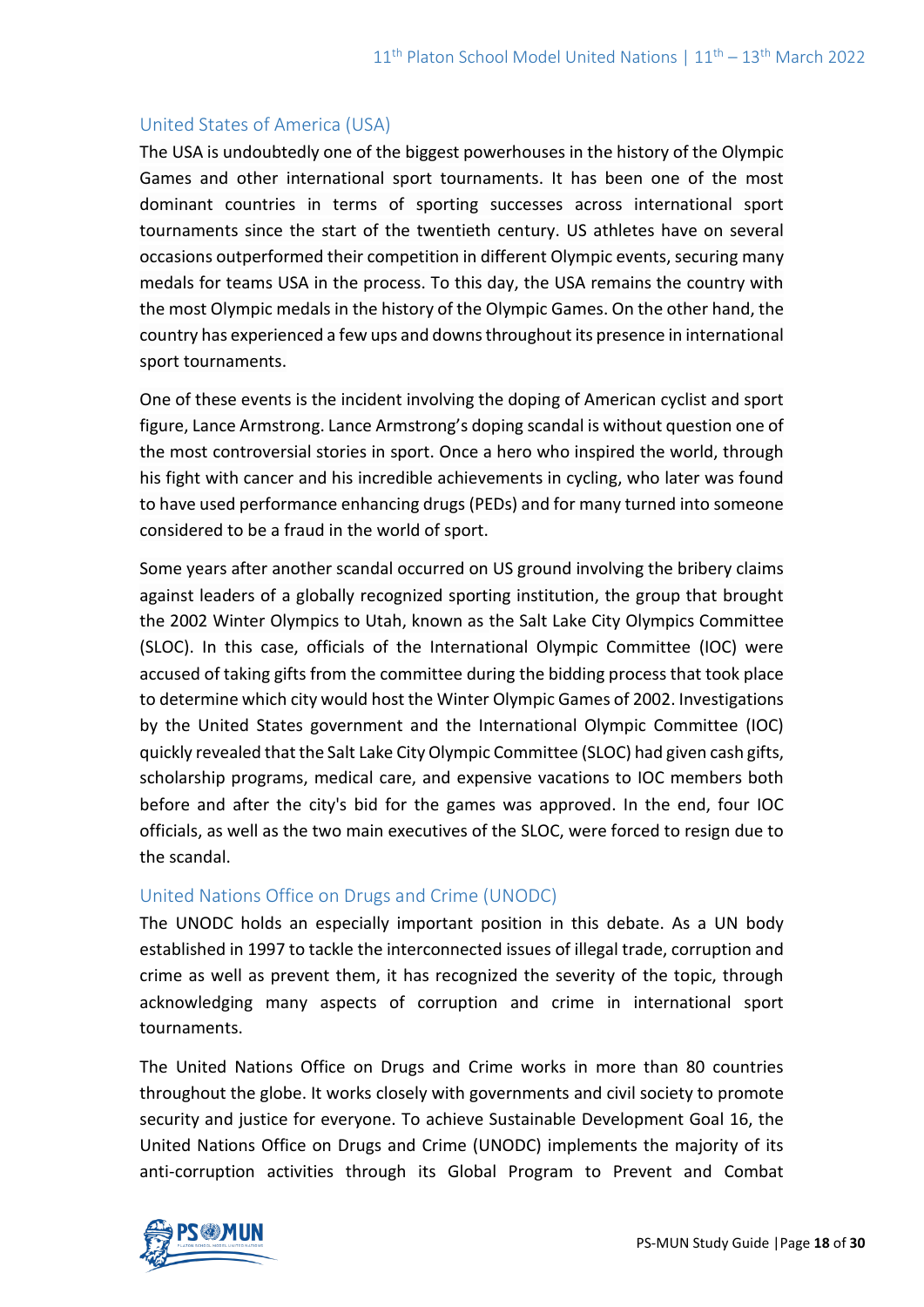Corruption through Effective Implementation of the United Nations Convention against Corruption in Support of the Sustainable Development Goal 16.

In addition to developing tools to assist in the detection and reporting of corruption and crime in sport, the UNODC oversees raising awareness of corruption and crime risks in sport, both virtually and in-person. Moreover, it ensures that legislation, regulations, and policies are in place to assist with the combating of corruption and crime in sport. It is also responsible for developing appropriate cooperation frameworks between law enforcement, criminal justice authorities, and sport organizations.

Its most recent contribution is in the form of a Global Report on Corruption in Sport published in December of 2021. The Global Report investigates a wide variety of concerns, including the role of illicit betting, competitive manipulation, abuse in sport, and the vulnerability of big athletic events to corruption, as well as the participation of organized crime, amongst other things. This paper also discusses the changing environment of sport and its relationship to corrupt practices, as well as the current measures to combat the problem, challenges linked to identifying and reporting wrongdoing, and how existing legal frameworks may be implemented to combat corruption in this sector. It acts as a guideline for efficiently addressing the problem of crime and corruption in sport, as well as policy considerations to aid in the resolution of these challenges, and it is available online.

## Fédération Internationale de Football Association (FIFA)

FIFA is the international Federation of Association Football. It is the World football's governing body, which has been associated with corruption in football in the past. In the year 2015, a case had been filed against them, claiming their involvement in high profile corruption cases that included wire fraud, racketeering and money laundering.

Consequently, both the Union of European Football Associations (UEFA) and FIFA presidents were removed from their positions and banned from the association for 8 years. The investigation was carried out by the FBI and IRS-CI, while the findings showed eminent information that concluded that the illegal activity was driven towards corrupting the process of issuing media and marketing rights to other companies regarding FIFA games hosted in South and North America for an estimated amount of 150 billion dollars.

More recently, there have been strong allegations concerning the organization and hosting of the World Cup in Qatar. These include the violation of human rights, as a part of hiring workers from Less Economically Developed Countries (LEDCs), or lowincome countries such as Nepal and Sri Lanka. From 2010, over 6500 workers of different nationalities (mostly Asian) have died while working in construction sites and building projects for the Qatar World Cup 2021. Most deaths are reported as "natural

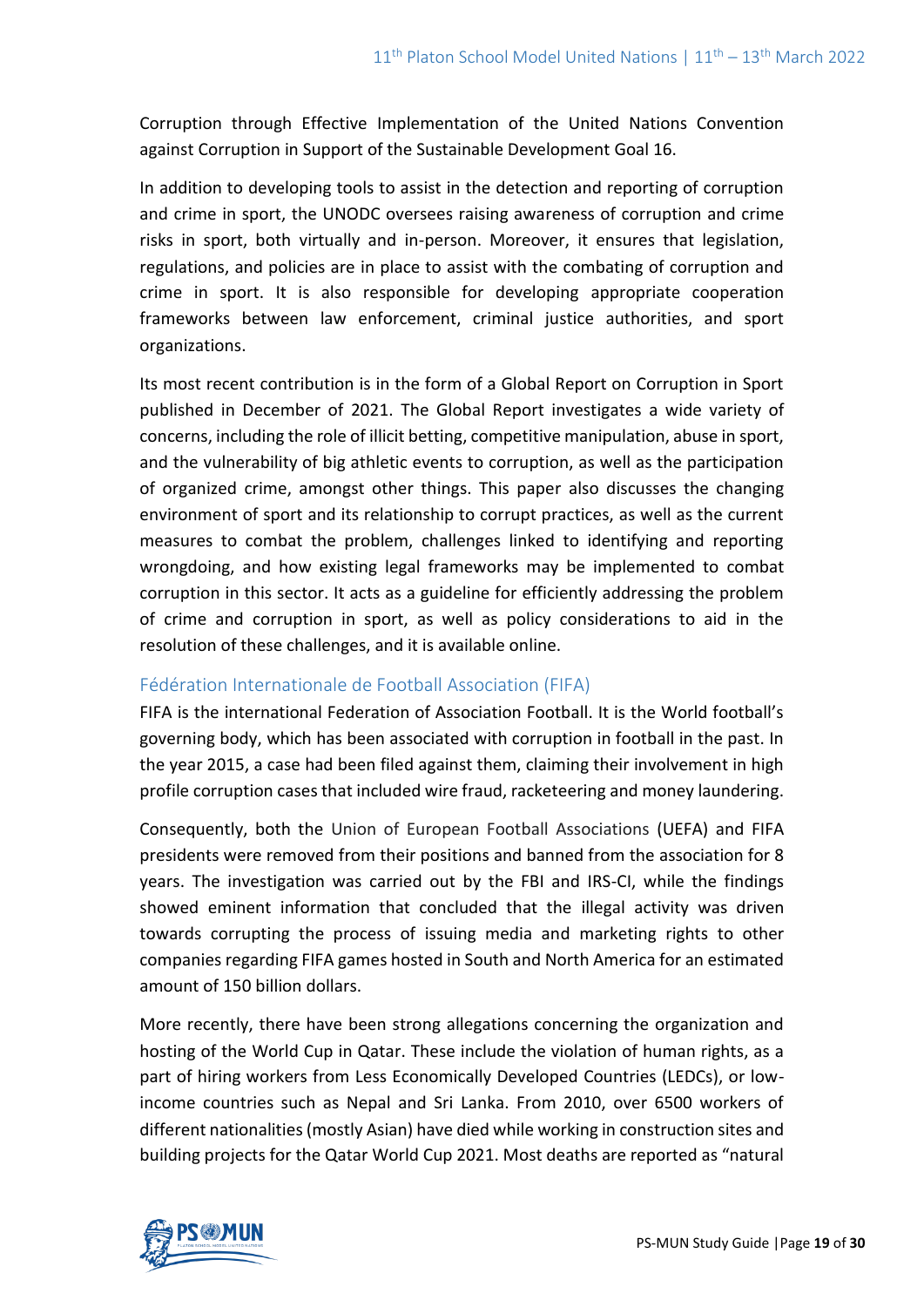deaths"- no additional details given, rising suspicions regarding the terrible working conditions in the country. Other causes of death included road accidents and suicides.

## International Olympic Committee (IOC)

The International Olympic Committee (IOC) is a non-profit, non-governmental international organization. Founded in 1894, it is responsible for the control and development of the modern Olympic Games.

The organization is stable and independent as it elects its own members. The International Olympic Committee (IOC) elects its president for a term of eight years, after which the president is eligible for reelection for two more terms of four years each. The executive board, which consists of 15 members, meets with representatives from international federations and national Olympic committees on a regular basis. The honor of hosting the Olympic Games has been bestowed to a city rather than a nation and the International Olympic Committee (IOC) is entirely responsible for selecting the host city.

In the past though, the IOC has faced heavy criticism regarding its actions and intentions to solely serve the Olympic spirit and the Olympic values. In 1988, allegations were made that the IOC had received bribes to give the rights of hosting the Olympic Games to Salt Lake City, Utah in 2002. The IOC committee suspended six of its members, while others resigned. In the next year, a reform package was introduced that included the IOC Ethics Commission.

Because the Olympics are held on a worldwide scale, it should come as no surprise that they have been marred by the nationalism, manipulation, and misinformation that have characterized global politics in recent years. Furthermore, they are heavily plagued by commercialism, as television rights and sponsors are nowadays a huge part of the Games. The IOC itself heavily depends on television revenues to sustain itself. Having said that, the stance of the IOC could be one of the key elements to resolving the present issue in terms of the Olympic Games as well as in general, as a common framework in cases involving similar sport associations.

## World Anti-Doping Agency (WADA)

WADA is an international independent organization that was established in 1999 by the IOC, for the purpose of monitoring and reinforcing the fight against the use of drugs in sport. It is a well trusted and well-respected organization due to its willingness to promote the legitimacy and ethicality of professional sport.

Despite that, WADA is largely dependent on other organizations for funding its operations, including the IOC, meaning that it cannot be regarded as completely independent and sovereign from any other influence. From the time of its establishment, it has been accepted by more than 600 sport organizations, as a legit, distinct governing body in the fight against doping in sport.

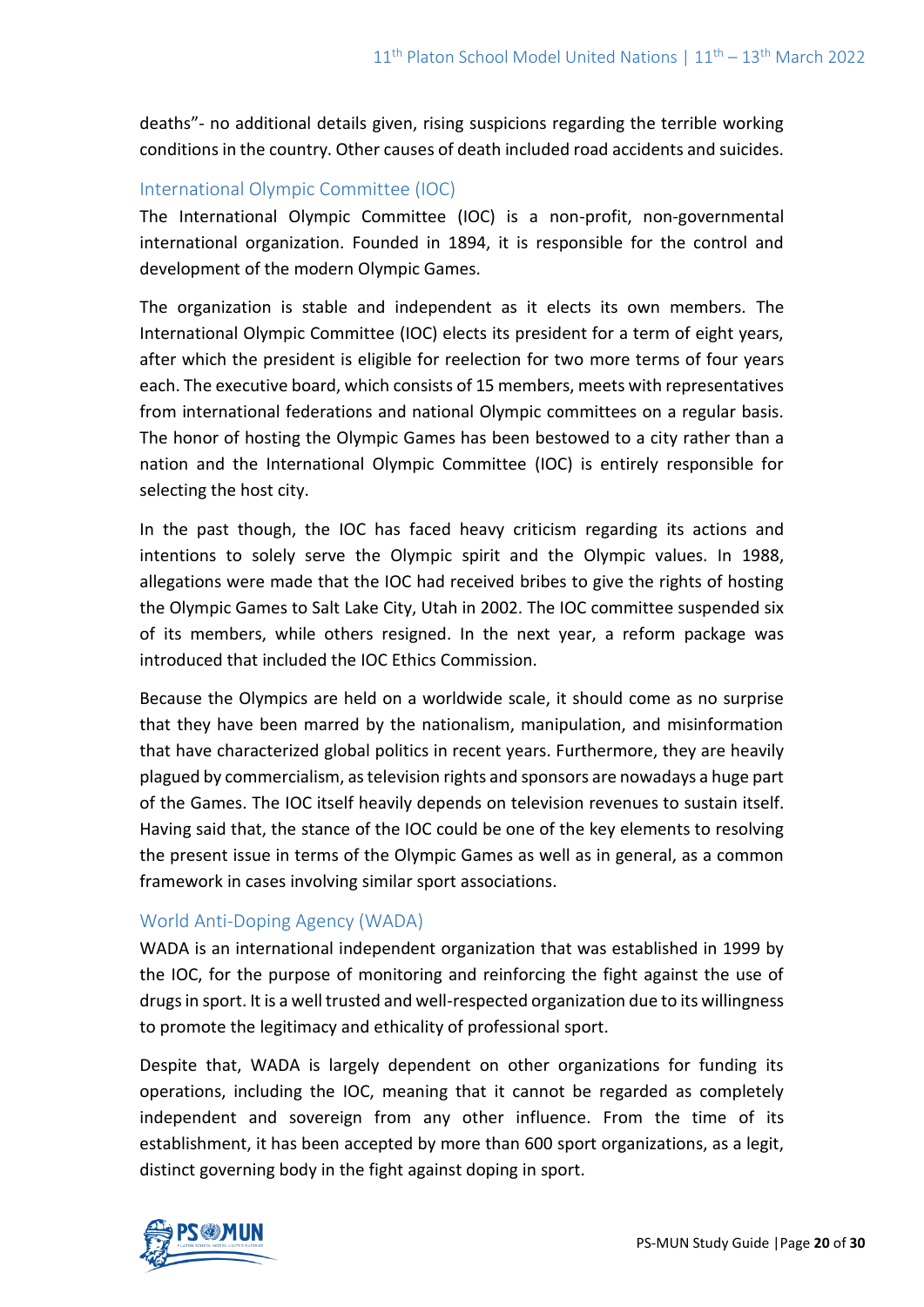On a different note, WADA is often portrayed as not efficient and competent to lead the fight against doping. The main reasons for this vary. Firstly, its lack of an international network, due to its limited number of contractors and scientists to supervise and keep up with the constantly growing challenges of their mission, present a worldwide problem as there is the willpower to fight the battle against doping but not the capacity to do so.

Moreover, there is a high risk that the organization can be subjected to the manipulation of key stakeholders such as the IOC. Since the own organization does not make any profit (non-profit organization), it can be vulnerable to external pressure made indirectly from its finance providers. In other words, the World Anti-Doping Agency (WADA) is reliant on financing from governments and international sport organizations. WADA has generally been effective in getting more than 95 percent of anticipated money (a little less than \$30 million USD in 2017) but has been less successful in convincing states and international organizations to raise their donations.

In a similar vein, the International Olympic Committee (IOC) did nothing to assist WADA in defraying the expenses of its investigation into doping at the Sochi winter Olympics by transferring to WADA the \$15 million fine it levied on Russia after its ban from the Rio Olympic Games. Several actors involved in WADA's economic environment seem to be keen to weaken the Agency by steadily eroding its financial resources. Having said that, there is a clear void, between the potential of the organization and how capable it is of offering solutions to the present issue and its present status, meaning how it can react at the moment to the threat of doping.

| <b>FVFNT</b>  | <b>DESCRIPTION OF EVENT</b>                                    |
|---------------|----------------------------------------------------------------|
| 388 B.C.      | Eupolos of Thessalia bribes three of his opponents to win gold |
|               | in the Olympics                                                |
| 1976          | East Germany uses a state-sponsored doping program to give     |
|               | its athletes a competitive edge in the 1976 Winter Olympics    |
|               | in Montreal, Canada.                                           |
| November 2000 | Spanish team scandal uncovered in 2000 Paralympics, as         |
|               | athletes faked disabilities.                                   |
| 31 July 2002  | Russian organized crime boss, Alimzhan                         |
|               | Tokhtakhounov arrested by Italian authorities in Venice on     |
|               | U.S. charges that he masterminded the 2002 Olympics figure     |
|               | skating scandal.                                               |

# TIMELINE OF EVENTS

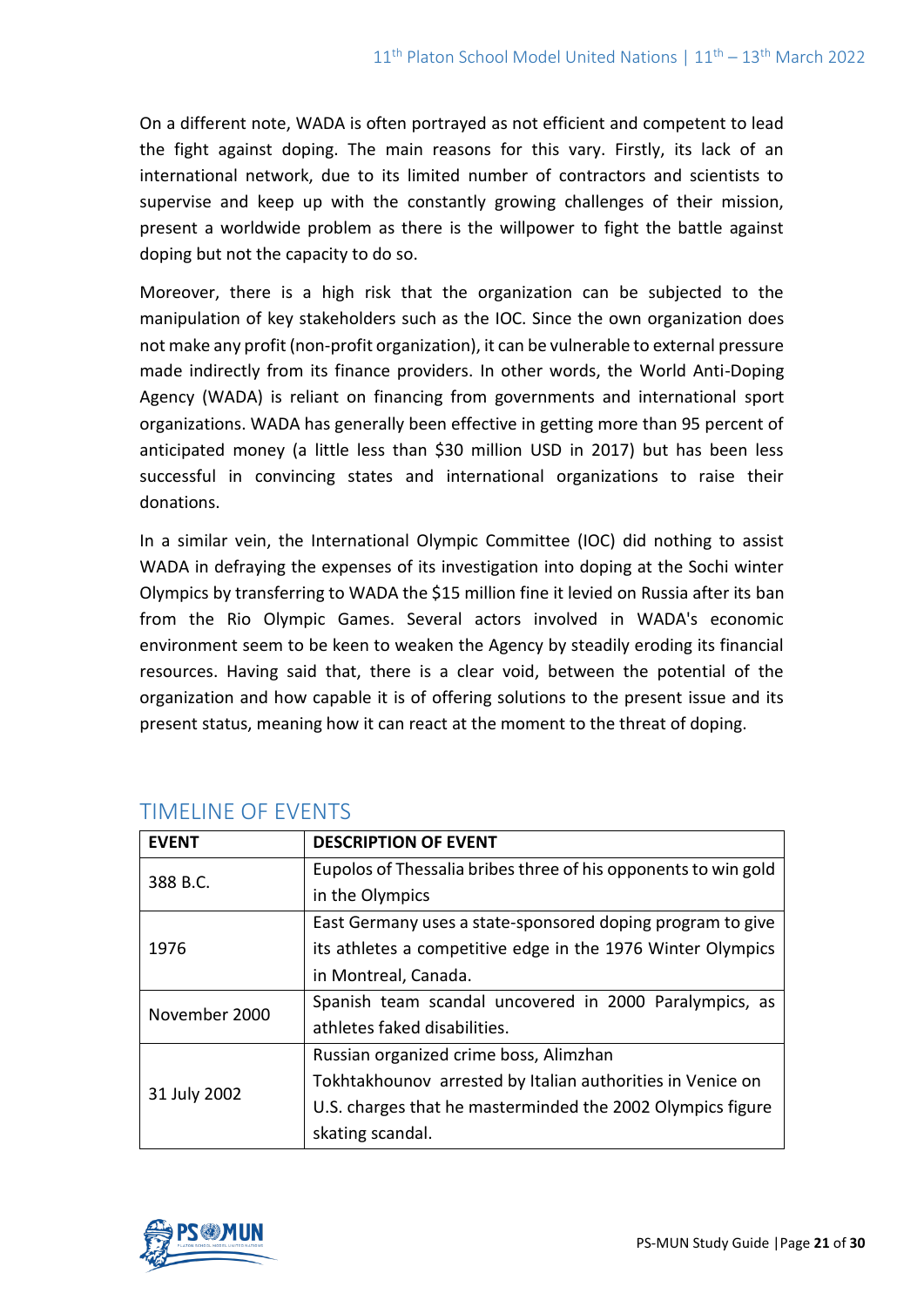| September 2013  | "The Guardian" publishes a report regarding exploitation of   |
|-----------------|---------------------------------------------------------------|
|                 | Nepalese workers by construction companies which are          |
|                 | responsible for building 2022 Qatar World Cup infrastructure. |
| December 2014   | Russian doping scandal allegations raised in documentary by   |
|                 | German public broadcaster ARD                                 |
| 17 March 2014   | "Operation Car Wash" by the Federal Police of Brazil uncovers |
|                 | money laundering and corruption cases within the state-       |
|                 | controlled oil company "Petrobras", which led to giving out   |
|                 | contracts to construction firms who bribed the firm.          |
| 9 November 2007 | Conference of the States Parties to the United Nations        |
|                 | Convention against Corruption                                 |
|                 | Milestone in combating crime in sport, having had the         |
|                 | support of 183 member states of UNCAC.                        |

# PREVIOUS ATTEMPTS TO SOLVE THE ISSUE

## Rodchenkov Act

The Rodchenkov act is a law that was passed from the US senate and signed by US President Donald Trump in December of 2020. Its name comes from the former director of Russia's Anti-Doping lab, who turned into a whistleblower after the 2014 Sochi Olympic Games. He was part of the Russian team of scientists, who helped Russian athletes get away with doping as part of their state-sponsored doping program, after changing their urine samples with new stored ones.

The Act enables the United States to commence legal procedures against people engaged in operating doping rings, including coaches, officials, managers, or suppliers, even if they are not US citizens or the act of doping occurred outside the US. Its main objectives and goals are to bring to justice the facilitators and contributors of these drugs, after the athletes have been banned from international competition from the World Anti-Doping Agency (WADA). Concerning its application, it does not specifically target athletes, but states that other athletes who did not cheat are considered "aggrieved", while also mentioning that broadcasters and sponsors should receive compensation. If one or more athletes from the United States compete in a major international competition where three or more competitors from other nations are present, the Act will apply to that competition. Events where the competition organizer or sanctioned actor has accepted sponsorship or support from an organization conducting business in the United States, and where a broadcaster has purchased rights to rebroadcast in the United States, are likewise covered by the Act.

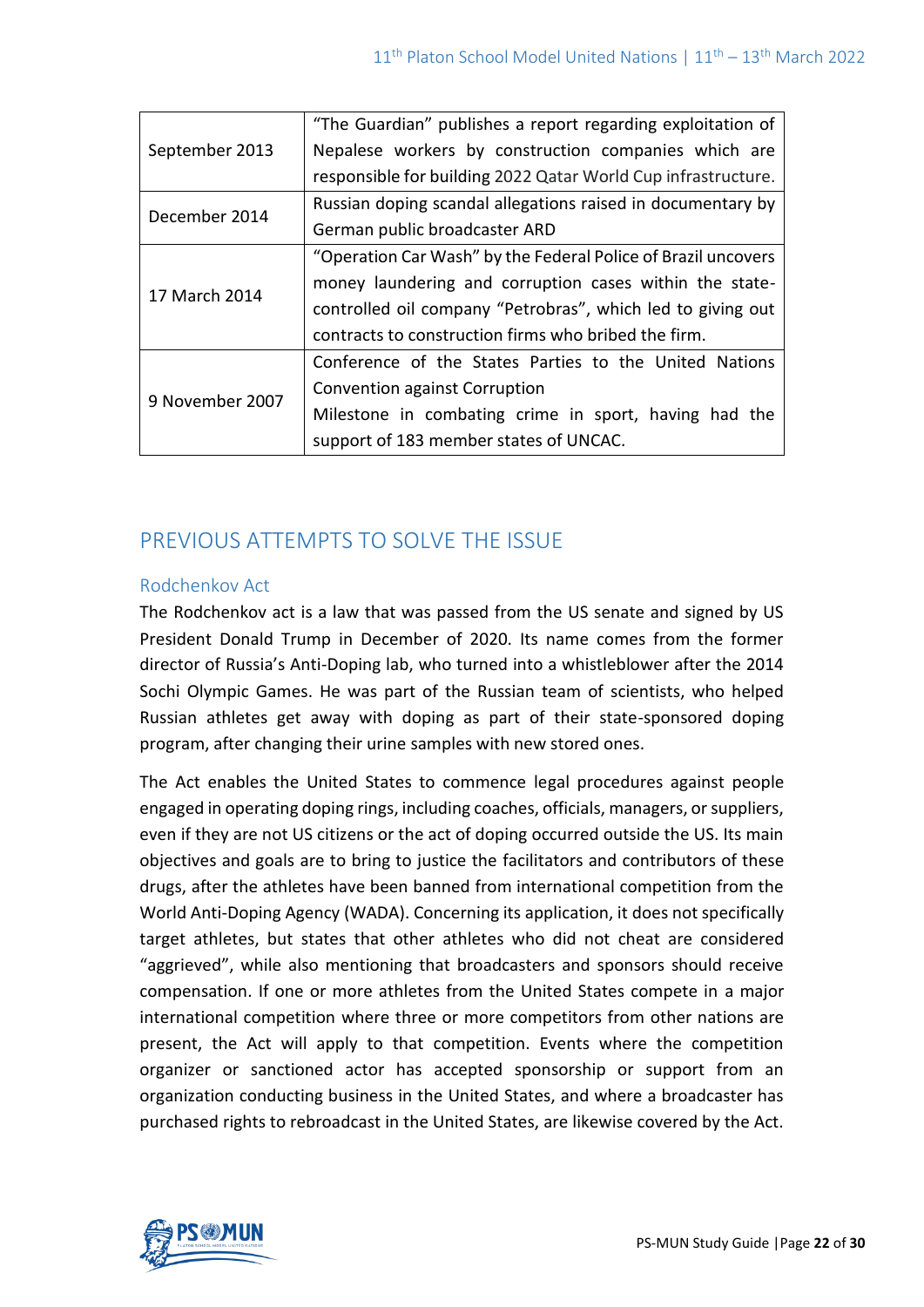Criminal penalties include up to 10 years in jail and a maximum fine of \$250,000 for persons who are convicted of the offense. Syndicates, labs, and organizations found to be engaged in doping-related operations might face fines of up to \$1 million. And although this act is highly effective and drastic in the battle against crime and corruption in sport and more specifically doping scandals, as it covers a multitude of aspects of such crimes and prepares the grounds for legally binding policies with real application and effect in the world of sport, it does present some disadvantages.

According to WADA, this act covers some aspects that have already been covered such as sanctions and life bans and therefore may "overlap laws in different jurisdictions". Lastly, it expressed its concern regarding the exclusion of US college athletes and professional athletes from the final draft.

## The Transparency international Global Corruption Report: Sport

The report presented by the Transparency International Organization in February of 2016 is an extremely useful tool and guide for covering all aspects of corruption and crime in sport. It analyses the nature of sport as a profitable business, the role of different stakeholders including governments, sponsors, athletes, sport organizations, multilateral institutions, and others. It goes into detail explaining past examples of corruption in major international sport tournaments, including the most prominent one, the Olympics. On a general note, it can be said that it is successful in the sense of setting the framework for real action to follow, however not so successful in terms of combating the issue.

# Ensuring that integrity is at the core of sport's response to the pandemic: preventing corruption in sport and manipulation of competitions

The United Nations Office on Drugs and Crime (UNODC), in cooperation with the IOC and INTERPOL created in January of 2020, "a policy framework and playbook of recommendations" that reflects the present status of sport, while taking into consideration the new aspects introduced by the COVID pandemic and how their integrity and fundamental principles can be maintained. Its basic recommendations include ways to battle the different forms of corruption and the loopholes created because of the pandemic and which can be taken advantage of from criminal groups.

# POSSIBLE SOLUTIONS

## Promoting the need for transparency and awareness

There must be more openness and transparency towards national authorities around the vast amount of money that the sport sector generates. That will be achieved only if already existing legislation is expanded and adjusted to cover the patterns and characteristics of illegal activity separately for its member state. At the same time,

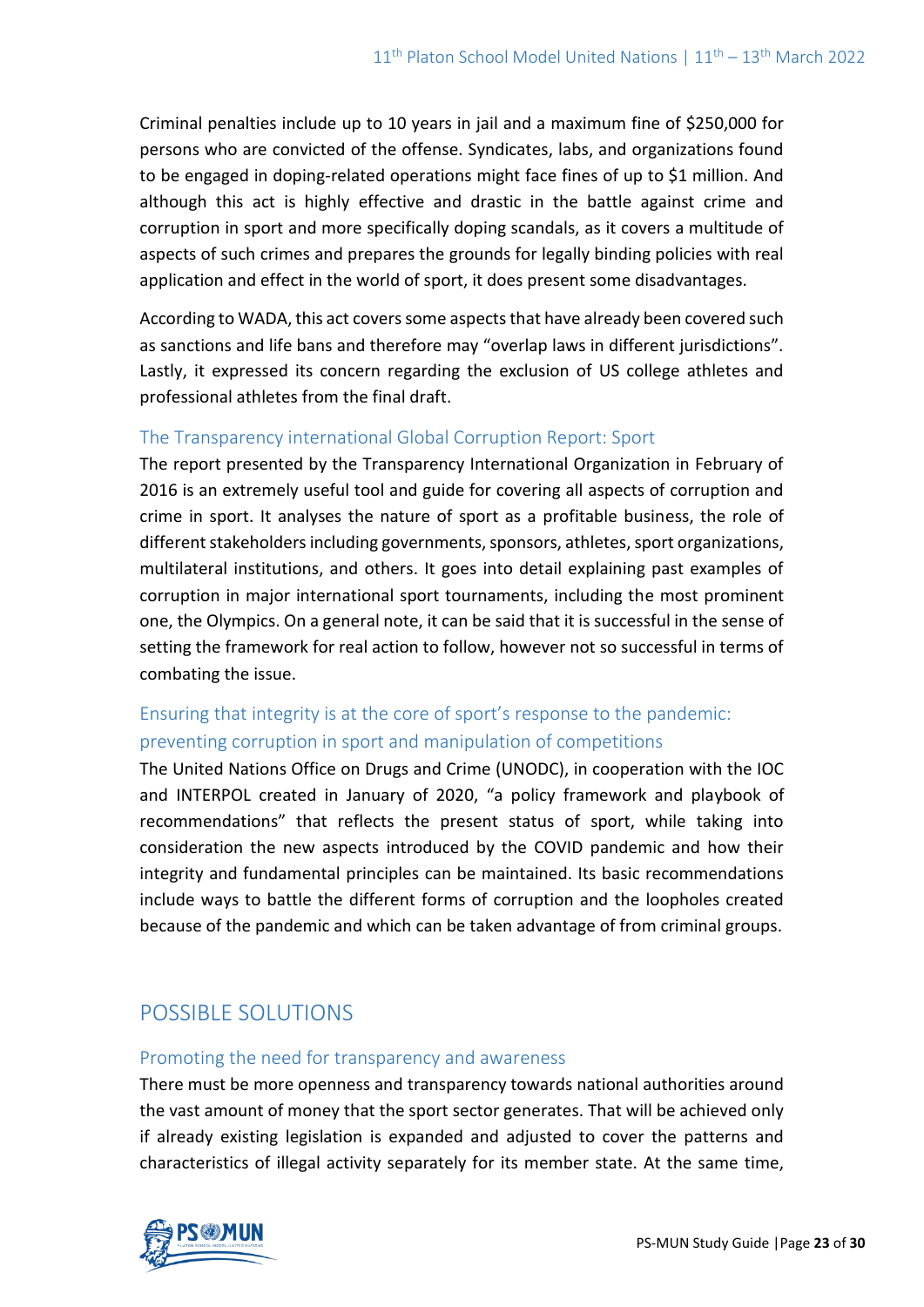national sporting authorities should supervise transactions involving the purchase and sale of assets between stakeholders in the sport sector, as well as the establishment of regulated betting markets and the establishment of accountability in sponsorship relationships. Awareness of the fact that the business provides social and symbolic capital to organized criminal groups and mafia organizations, as well as economic chances to corrupt entrepreneurs, is also required. As a result, organizations such as FIFA must acquire expert knowledge and incorporate anti-corruption measures into its operations while retaining control and disciplinary authority over the sector.

## Addressing the lack of supervision

The lack of specialized law enforcement units as well as officials of independent nonprofit organizations to ensure that law is abided by, is detrimental for the integrity of sport. Although there are existing governing bodies to support that, there aren't trained personnel to be put in charge for solving and combating crime and corruption in sport on a national level. Even in the case of the International Olympic Committee (IOC), there is indeed an extreme case of lack of the needed manpower to combat doping and the use of drugs in sport. As mentioned earlier there are specific factors that might be of influence on this outcome.

#### International cooperation

Promoting cooperation, coordination, and exchange of information among relevant government entities, in particular law enforcement and criminal justice authorities, as well as between sport's governing bodies and sport betting entities, is critical in addressing the manipulation of competition and assisting in the detection, investigation, prosecution, and disruption of such activities. It is proposed that all relevant parties, in particular law enforcement, criminal justice authorities, and sport organizations, develop formal institutional frameworks and processes, as well as official protocols and procedures for dealing with breaches in international law through their common interest in monitoring and detecting crime and corruption in sport, as a means of keeping unlawful practices out of sport.

## Promoting ethical standards through legal action

Stakeholders or actors involved in corruption and crime cases in sport such as online betting should always be held accountable for their actions. Strict laws should be enacted to protect consumers who are particularly vulnerable to online gambling or betting advertisements due to their lack of knowledge and awareness, such as young audiences. Besides, illegal betting could be reduced provided that legal betting itself is regulated adequately and complies with specific ethical requirements. In this context, it would be beneficial to introduce legislation which will limit the exposure of children and young adults to these advertisements. If a complete ban is not an achievable and realistic goal, then states should at least aim to minimize the effect of extensive promotion of the specific product. To combat illegal betting, states could

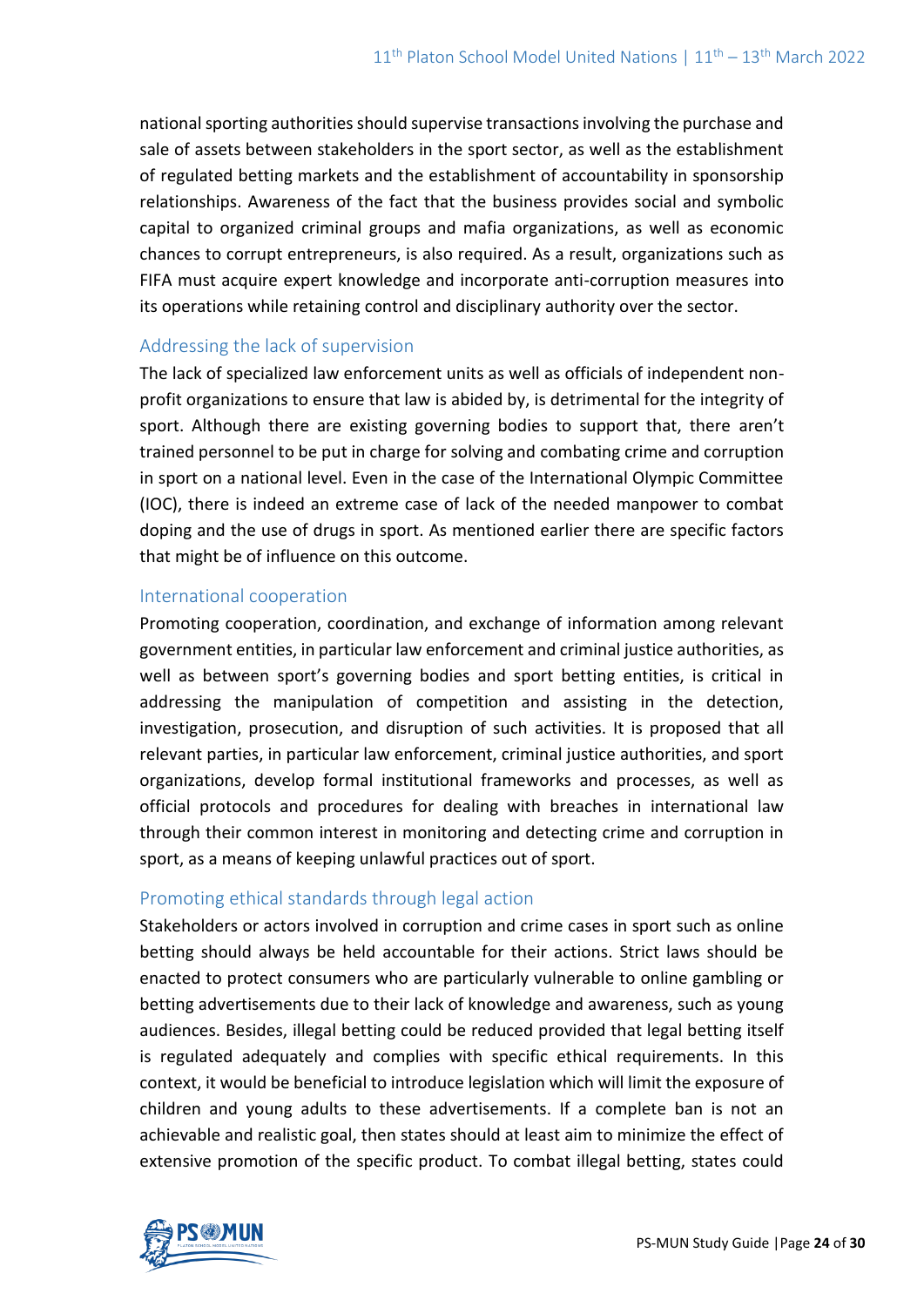intervene within their economy and review already existing tax regimes, payout rates and operational efficiencies, to decrease the competitive edge of black markets and maximize legal profits.

### Holding private associations accountable

The International Olympic Committee (IOC) gains most of its revenue through broadcasters and sponsors. Even though these funds are an essential part of the IOC's budget, they may give leeway to the continuation of corruption and crime in the Olympic Games. Despite the clear evidence that exists on doping scandals in recent years, the budget of the IOC has remained the same and the organizations that fund it haven't shifted their perspective in the process. It would therefore be extremely effective, to encourage change through pressuring broadcasters and sponsors such as sport brands to demand change from the IOC. In addition, member states must find ways to hold these private firms accountable for their irresponsible stance and continuous support and cooperation with the IOC, despite their lack of incentive to tackle corruption and crime in the Olympic Games. As a reference point, ahead of the 2022 Winter Olympics in Beijing, the Chinese government has been accused of conducting genocide and crimes against humanity, specifically against the Uyghur people, according to international human rights organizations. Even though numerous nations are boycotting the Olympics because of these claims, the big sponsors have apparently decided to continue supporting the competition. In other words, despite China's human rights issues leading up to the Beijing Olympics, major sponsors are turning a blind eye to the whole scheme and neglecting the ethical issues raised in the occurrence of the violation of human rights.

It is necessary that steps are taken forward and the current situation of sponsors in the Olympics is carefully and neutrally assessed, in view of confronting the companies and individuals that are indirectly facilitating or ignoring the side effects of their actions. In other words, member states are strongly advised in cooperation with the United Nations Office on Drugs and Crime to implement legal measures to protect the integrity and transparency of international sport tournaments through the power that is given to them as hosts or participants of such events and demand action to take place and that all stakeholders from the private sector are to always be held accountable.

## Technical training and responses to the increasing threat

It has been suggested that the protection and cancellation of data deals with online betting companies that focus on smaller scale and lower-level international tournaments may bring along benefits and reduce the probabilities of match fixing in the sport. In addition, investigating and directly addressing scandals, requires following a long procedure with many steps. Nowadays, the technology used by match fixers is rapidly evolving and complex, as they are constantly finding more ways to

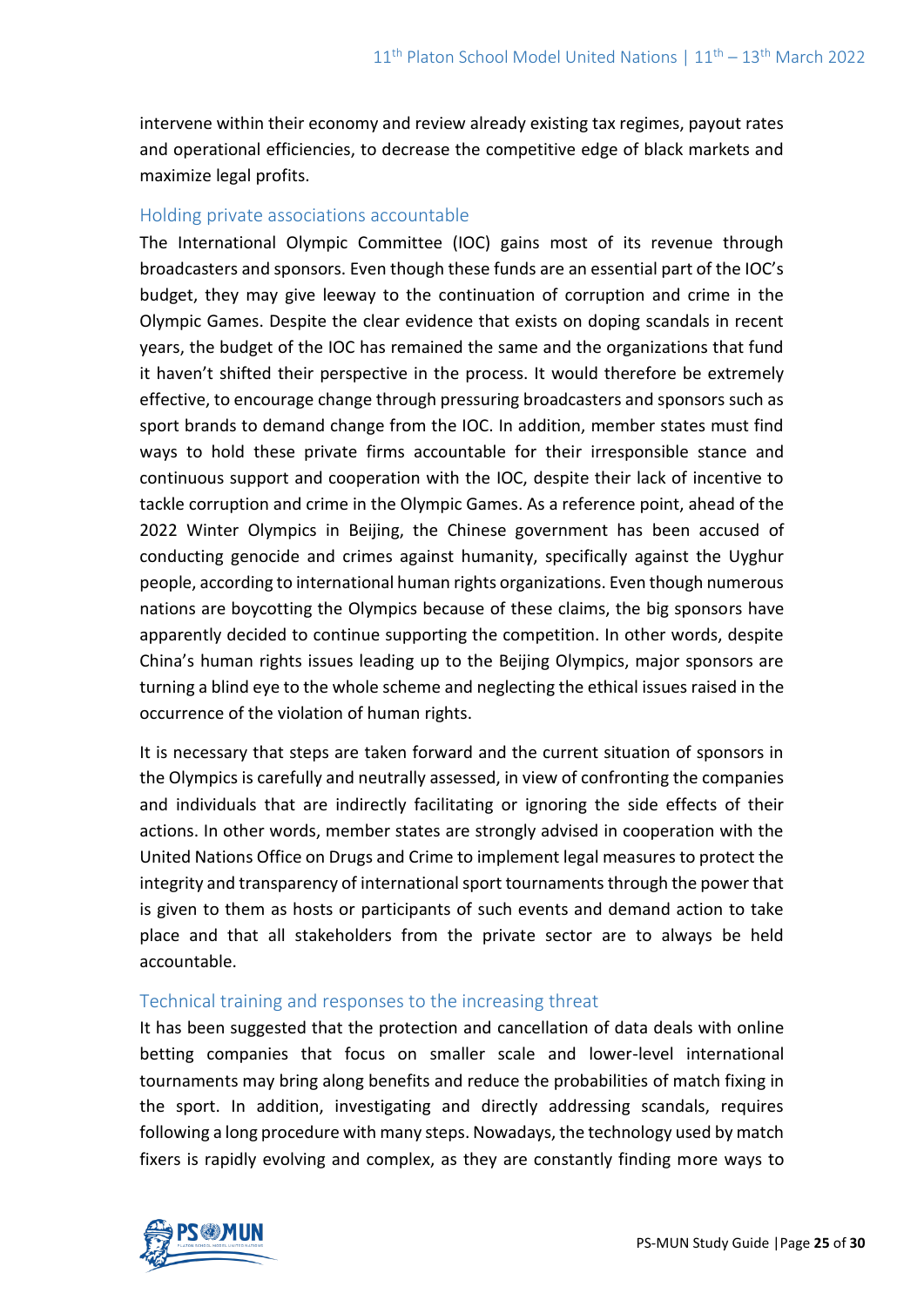serve their illegal ventures. Thus, seizing illegal operations demands a high level of communication between governing stakeholders as well as the best possible resources technologically wise.

When it comes to Artificial Intelligence (AI), AI software can be further improved by betting companies to detect and monitor frauds in online betting. There is room for improvement and development of such tools which will assist governing bodies and international federations to gain access into a series of solutions including data analytics and forensic accounting. As for now, national authorities and international sport federations are mainly trying to keep up with the rise in crime, as a lack of effective crime controls is often seen. Finally, additional efforts should be made by member states in the investment of necessary technologies, in view of promoting better accountability and maintaining the optimal level of sustainability in the industry.

# BIBLIOGRAPHY

- "Revealed: 6,500 Migrant Workers Have Died in Qatar since World Cup Awarded." *The Guardian*, Guardian News and Media, 23 Feb. 2021, https://www.theguardian.com/global-development/2021/feb/23/revealedmigrant-worker-deaths-qatar-fifa-world-cup-2022.
- "Athletics: Forgotten Victims of East German Doping Take Their Battle to Court." *The Guardian*, Guardian News and Media, 1 Nov. 2005, https://www.theguardian.com/sport/2005/nov/01/athletics.gdnsport3.
- *A Statistical Analysis - Jogoremoto.pt*. http://www.jogoremoto.pt/docs/extra/G3jsJk.pdf.
- "Corruption." *Encyclopædia Britannica*, Encyclopædia Britannica, Inc., https://www.britannica.com/sports/Olympic-Games/Corruption.
- Ioc. "IOC and UNODC Extend Collaboration to Fight Corruption and Crime in Sport Olympic News." *International Olympic Committee*, IOC, 13 Dec. 2021, https://olympics.com/ioc/news/ioc-and-unodc-extend-collaboration-to-fightcorruption-and-crime-in-sport.
- Griffiths, Analysis by James. "Analysis: Beijing's 2008 Olympics Was a Soft Power Victory for China, but 2022 May Be Another Story." *CNN*, Cable News Network, 22 Feb. 2021, https://edition.cnn.com/2021/02/21/asia/beijing-olympics-2008- 2022-soft-power-dst-intl-hnk/index.html.

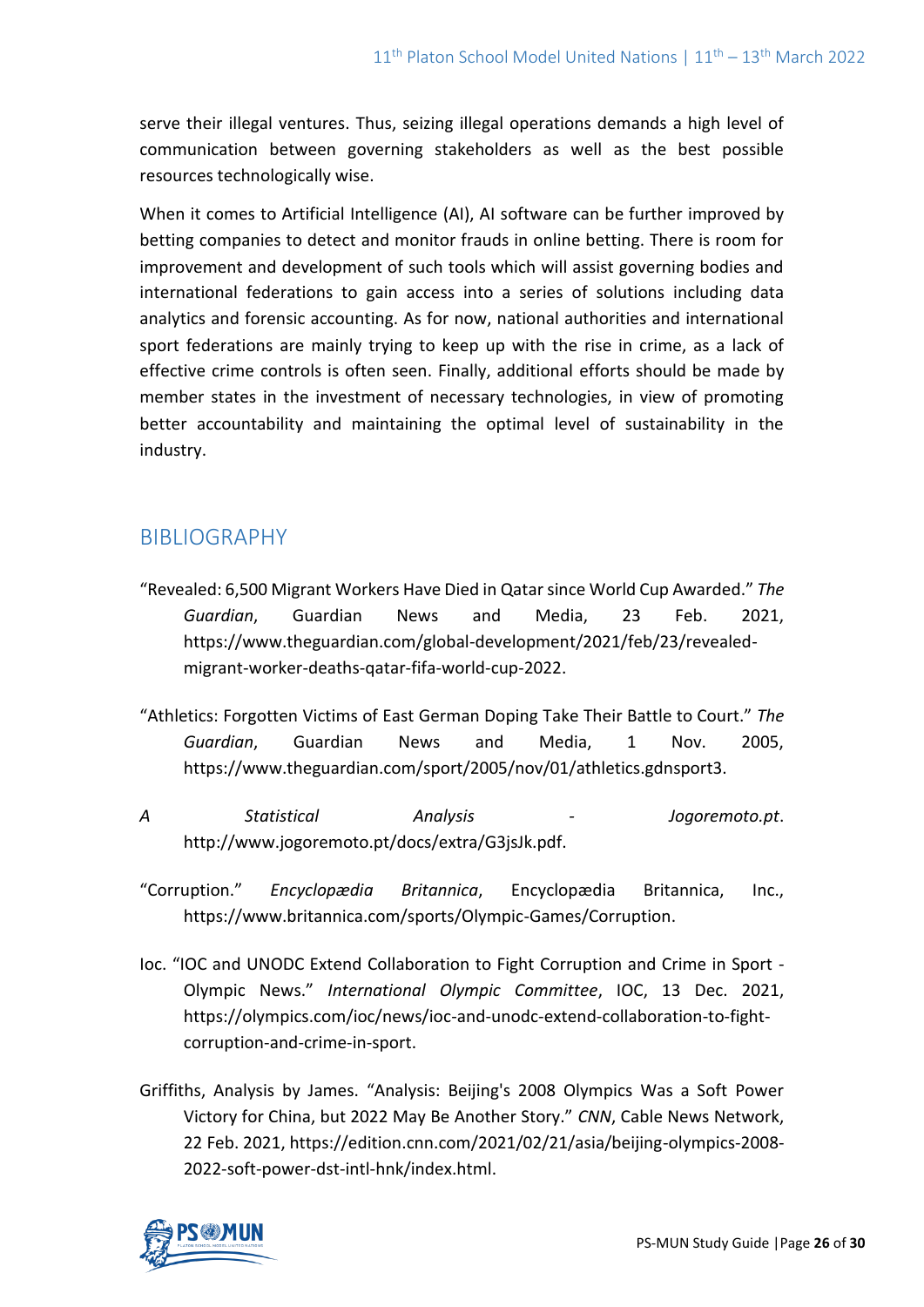- Klimentov, Mikhail. "As Esports Watchdog Tackles Widespread Match-Fixing, Critics Fear It Can't Do the Job." *The Washington Post*, WP Company, 23 Aug. 2021, https://www.washingtonpost.com/video-games/esports/2021/08/23/esicesports-matchfixing/.
- Reporter, Shafi Musaddique; "Tennis Is Plagued by 'Significant' Corruption, Report Warns." *CNBC*, CNBC, 26 Apr. 2018, https://www.cnbc.com/2018/04/26/tennisis-plagued-by-significant-corruption-report-warns.html.
- "Drug Use in Sport Is Hard to Tackle." *The Economist*, The Economist Newspaper, https://www.economist.com/films/2019/10/23/drug-use-in-sport-is-hard-totackle?utm\_source=YouTube&utm\_medium=Economist\_Films&utm\_campaign =Endboard&utm\_term=Culture\_Sport\_and\_Entertainment&utm\_content=Trut hAbout.
- "Fighting Organized Crime in Sports." *Refinitiv Perspectives*, 8 Oct. 2020, https://www.refinitiv.com/perspectives/regulation-risk-compliance/fightingorganized-crime-in-sports/.
- "Match Fixing, Betting and Gambling Corruption in Sport I Trust Sport." *Tackling Match Fixing, Betting and Gambling Corruption - I Trust Sport*, https://www.itrustsport.com/sports-governance/tackling-sportscorruption/match-fixing-betting-and-gambling-corruption-in-sport.
- Escribano, Simon Maybin and Esperanza. "Fake Paralympians Boss: 'I Didn't Know about Cheating'." *BBC News*, BBC, 18 Sept. 2021, https://www.bbc.com/news/stories-58598677.
- "The Dark Side to Sumo Wrestling and Why It Remains as Popular as Ever." *The Independent*, Independent Digital News and Media, 16 Oct. 2019, https://www.independent.co.uk/sport/general/sumo-wrestling-japan-tokyocontroversy-allegations-2007-murder-yakuza-match-fixing-corruption-ticketsa9156091.html.
- "Former Pakistan Cricketer Nasir Jamshed Jailed Over Fixing Scandal." *The Guardian*, Guardian News and Media, 8 Feb. 2020, https://www.theguardian.com/sport/2020/feb/08/nasir-jamshed-formerpakistan-cricket-batsman-jailed-17-months-over-fixing-scandal.
- LawInSport. "Corruption in Sport Why a Global Problem Requires a Global Solution." *LawInSport*, https://www.lawinsport.com/topics/features/item/corruption-insport-why-a-global-problem-requires-a-global-solution.

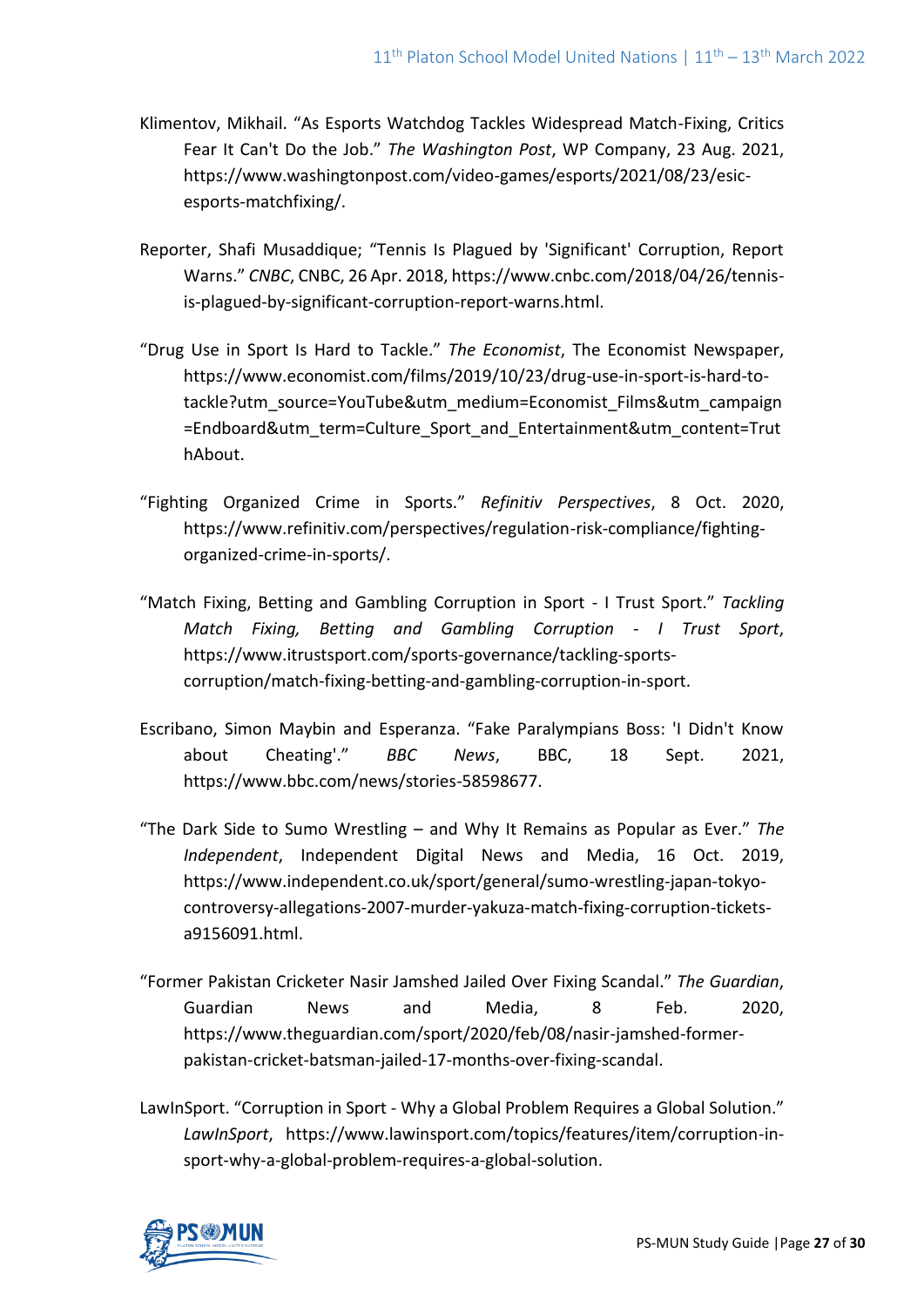- Slodkowski, Antoni, et al. "Exclusive: Japan Businessman Paid \$8.2 Million by Tokyo Olympics Bid Lobbied Figure at Center of French Corruption Probe." *Reuters*, Thomson Reuters, 31 Mar. 2020, https://www.reuters.com/article/us-olympics-2020-lobbying-exclusive-idUSKBN21I0CX.
- Koshie, Nihal. "Explained: Why Is a US Anti-Doping Act with a Russian Name Being Seen as Controversial?" *The Indian Express*, 23 Nov. 2020, https://indianexpress.com/article/explained/explained-why-is-a-us-antidoping-act-with-a-russian-name-being-seen-as-controversial-7061141/.
- "Olympic Games." *Encyclopædia Britannica*, Encyclopædia Britannica, Inc., https://www.britannica.com/sports/Olympic-Games.
- *Covid-19 and Anti-Corruption - United Nations Office on ...* https://www.unodc.org/documents/Safeguardingsport/Documents/COVID-19 and Anti-Corruption FINAL VERSION 3.pdf.
- "National Governing Bodies of Sport Employment Guide for the Sports Industry." *University of New Haven*, https://www.newhaven.edu/business/sportsindustry-employment-guide/national-governing-bodies.php.
- "International Legal Framework." *United Nations: Office on Drugs and Crime*, https://www.unodc.org/unodc/en/safeguardingsport/international-legalframework.html.
- "Legal Framework." *United Nations: Office on Drugs and Crime*, https://www.unodc.org/unodc/en/drug-trafficking/legal-framework.html.
- "Dirty Games: The Dark Side of Sports | FIFA Corruption | ENDEVR Documentary." *YouTube*, YouTube, 2 May 2021, https://www.youtube.com/watch?v=hQ42uvoKW0E&t=1298s.
- "Organized Crime." *FBI*, FBI, 3 May 2016, [https://www.fbi.gov/investigate/organized](https://www.fbi.gov/investigate/organized-crime)[crime.](https://www.fbi.gov/investigate/organized-crime)
- EconomistMagazine, director. *YouTube*, YouTube, 25 Oct. 2019, https://www.youtube.com/watch?v=z466itSHE58. Accessed 19 Dec. 2021.
- Cigivideos, director. *YouTube*, YouTube, 29 Jan. 2015, https://www.youtube.com/watch?v=tsUs2i3ZDTs. Accessed 19 Dec. 2021.
- McLaughlin, Kelly. "A 2016 Olympian Irish Boxer Famously Accused Judges of Fixing His Match. Now an Independent Investigation Says Nearly a Dozen Fights May

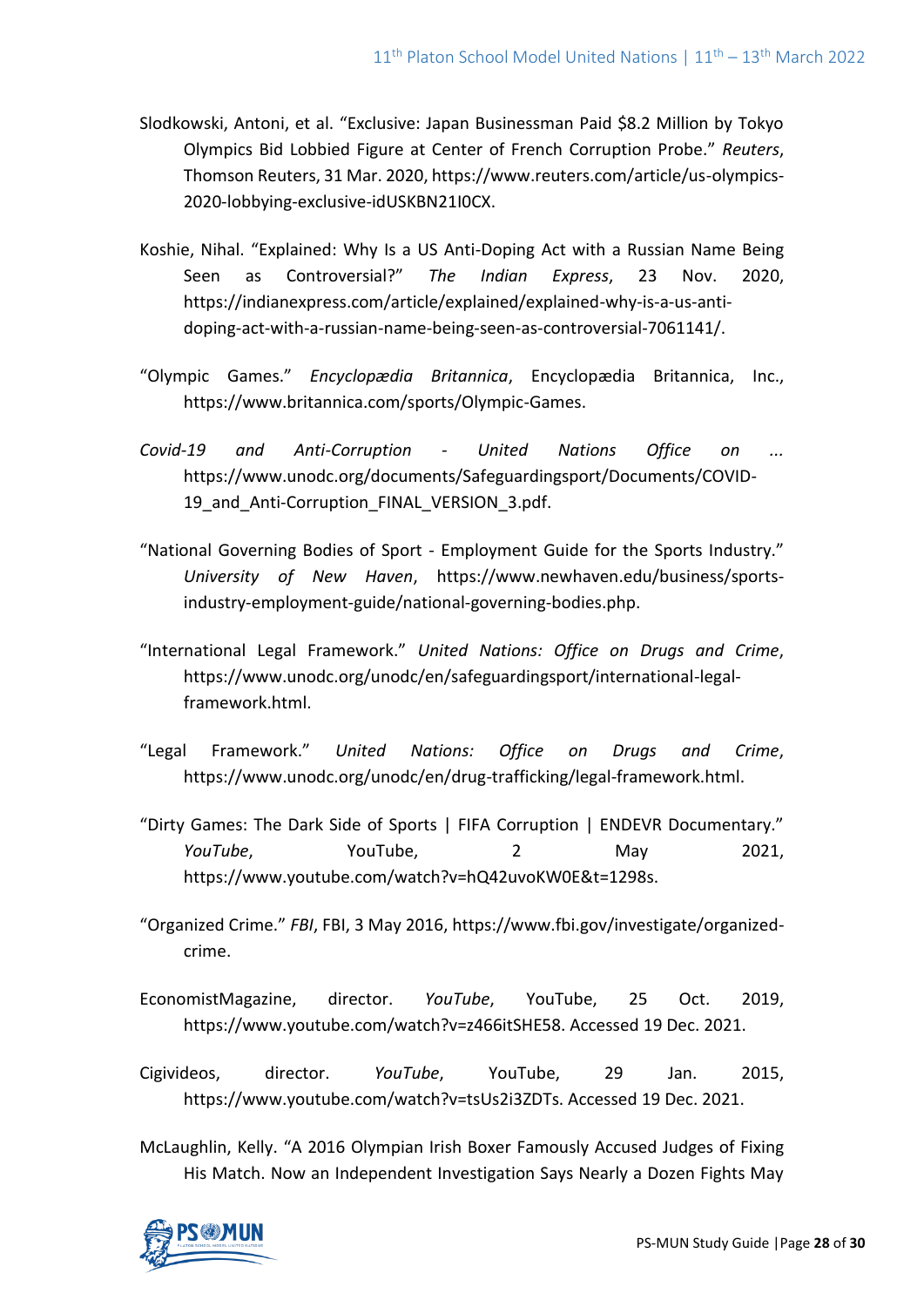Have Been Rigged." *Insider*, Insider, 1 Oct. 2021, [https://www.insider.com/investigation-2016-olympics-boxing-matches-rigged-](https://www.insider.com/investigation-2016-olympics-boxing-matches-rigged-2021-10)[2021-10.](https://www.insider.com/investigation-2016-olympics-boxing-matches-rigged-2021-10)

- What Is Illegal Betting and How Can It Be Stopped? Asian Racing Federation Anti-Illegal Betting Taskforce, https://www.unodc.org/documents/Safeguardingsport/Meetings/2019-09\_- Safeguarding Sport from Corruption/PPTS/B. Panel 11 Illegal Betting Dou glas\_Robinson.pdf.
- Bell, Jeff. "Council Post: Not Just a Game: Online Sports Betting and the Rise of Corrosive Technology." *Forbes*, Forbes Magazine, 10 Dec. 2021, https://www.forbes.com/sites/forbestechcouncil/2021/02/25/not-just-agame-online-sports-betting-and-the-rise-of-corrosivetechnology/?sh=26493f1170ec.
- "Petrobras Scandal." *Encyclopædia Britannica*, Encyclopædia Britannica, Inc., https://www.britannica.com/event/Petrobras-scandal.
- "UNODC Global Report on Corruption in Sport." *United Nations: Office on Drugs and Crime*, https://grcs2021.unodc.org/unodc/en/safeguardingsport/grcs/section-6.html.
- "Qatar World Cup of Shame." *Amnesty International*, 29 July 2021, https://www.amnesty.org/en/latest/campaigns/2016/03/qatar-world-cup-ofshame/.
- "UNODC Global Report on Corruption in Sport." *United Nations: Office on Drugs and Crime*, https://www.unodc.org/unodc/en/safeguardingsport/grcs/index.html.
- "Olympic Games." *Encyclopædia Britannica*, Encyclopædia Britannica, Inc., https://www.britannica.com/sports/Olympic-Games.
- "Paralympic Games." *Encyclopædia Britannica*, Encyclopædia Britannica, Inc., https://www.britannica.com/sports/Paralympic-Games.

"National Governing Bodies of Sport - Employment Guide for the Sports Industry." *University of New Haven*, https://www.newhaven.edu/business/sports-industryemployment-guide/national-governing-bodies.php.

"Salt Lake City 2002 Olympic Winter Games." *Encyclopædia Britannica*, Encyclopædia Britannica, Inc., https://www.britannica.com/event/Salt-Lake-City-2002- Olympic-Winter-Games.